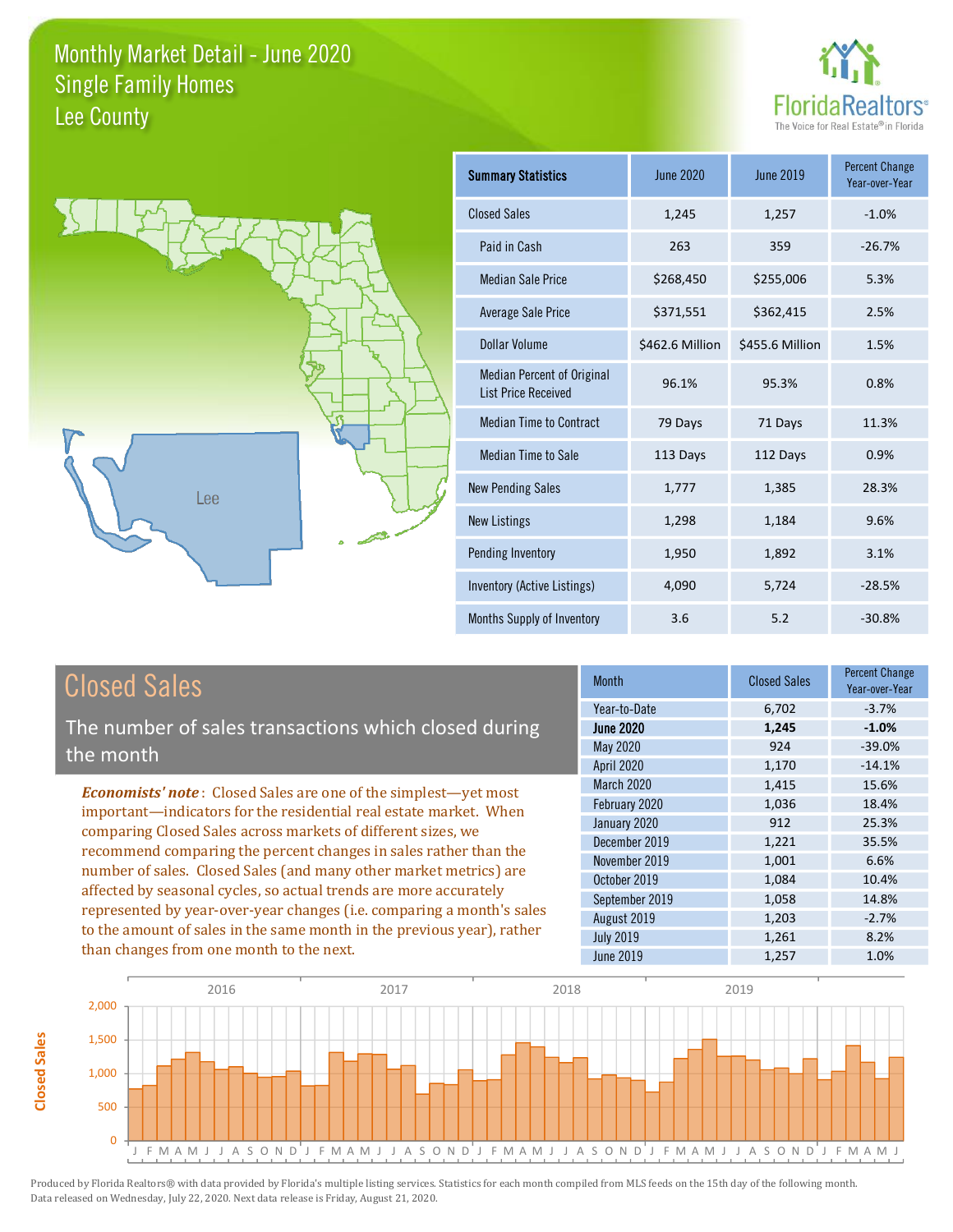this statistic should be interpreted with care.



 $-10.9%$ 

6.2%

| Cash Sales                                                                      | <b>Month</b>      | <b>Cash Sales</b> | <b>Percent Change</b><br>Year-over-Year |
|---------------------------------------------------------------------------------|-------------------|-------------------|-----------------------------------------|
|                                                                                 | Year-to-Date      | 1,793             | $-14.9%$                                |
| The number of Closed Sales during the month in which                            | <b>June 2020</b>  | 263               | $-26.7%$                                |
| buyers exclusively paid in cash                                                 | May 2020          | 226               | $-43.5%$                                |
|                                                                                 | April 2020        | 261               | $-39.3%$                                |
|                                                                                 | <b>March 2020</b> | 393               | $-2.5%$                                 |
|                                                                                 | February 2020     | 334               | 23.7%                                   |
| <b>Economists' note</b> : Cash Sales can be a useful indicator of the extent to | January 2020      | 316               | 29.0%                                   |
| which investors are participating in the market. Why? Investors are             | December 2019     | 334               | 22.8%                                   |
| far more likely to have the funds to purchase a home available up front,        | November 2019     | 283               | $-2.7%$                                 |
| whereas the typical homebuyer requires a mortgage or some other                 | October 2019      | 284               | $-5.0%$                                 |
| form of financing. There are, of course, many possible exceptions, so           | September 2019    | 307               | 19.5%                                   |

August 2019

**July 2019** 



### Cash Sales as a Percentage of Closed Sales

The percentage of Closed Sales during the month which were Cash Sales

**Economists' note:** This statistic is simply another way of viewing Cash Sales. The remaining percentages of Closed Sales (i.e. those not paid fully in cash) each month involved some sort of financing, such as mortgages, owner/seller financing, assumed loans, etc.

| <b>Month</b>      | <b>Percent of Closed</b><br>Sales Paid in Cash | <b>Percent Change</b><br>Year-over-Year |
|-------------------|------------------------------------------------|-----------------------------------------|
| Year-to-Date      | 26.8%                                          | $-11.6%$                                |
| <b>June 2020</b>  | 21.1%                                          | $-26.2%$                                |
| May 2020          | 24.5%                                          | $-7.2%$                                 |
| <b>April 2020</b> | 22.3%                                          | $-29.4%$                                |
| <b>March 2020</b> | 27.8%                                          | $-15.5%$                                |
| February 2020     | 32.2%                                          | 4.2%                                    |
| January 2020      | 34.6%                                          | 2.7%                                    |
| December 2019     | 27.4%                                          | $-9.3%$                                 |
| November 2019     | 28.3%                                          | $-8.7%$                                 |
| October 2019      | 26.2%                                          | $-13.8%$                                |
| September 2019    | 29.0%                                          | 3.9%                                    |
| August 2019       | 25.2%                                          | $-8.4%$                                 |
| <b>July 2019</b>  | 27.2%                                          | $-1.8%$                                 |
| June 2019         | 28.6%                                          | $-2.7%$                                 |

303

343

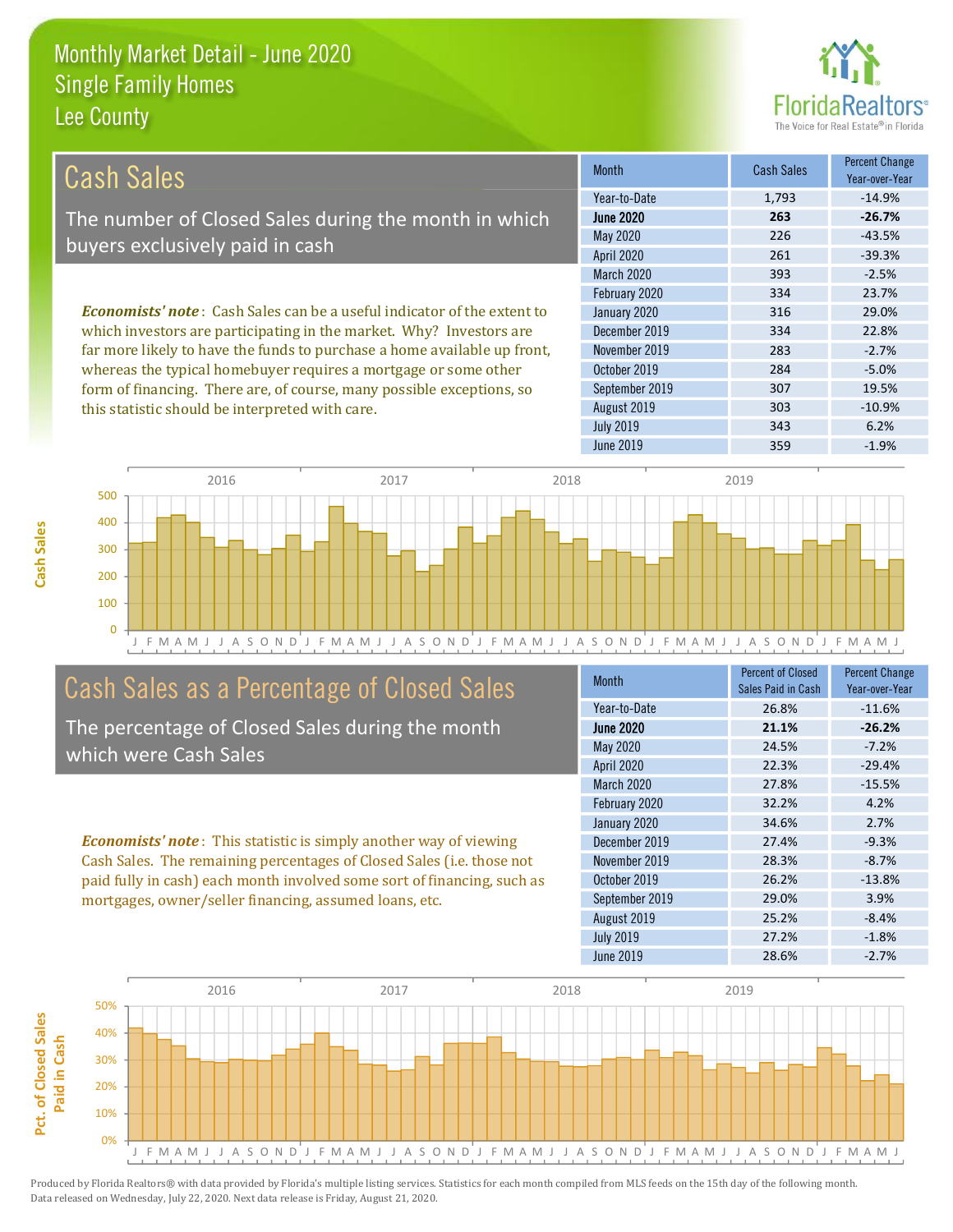

#### **Percent Change Median Sale Price Median Sale Price** Month Year-over-Year Year-to-Date \$270,000 3.8% The median sale price reported for the month (i.e. 50% **June 2020** \$268,450 5.3% May 2020 \$263,225  $-0.7%$ of sales were above and 50% of sales were below) **April 2020** \$274,995 3.2% March 2020 \$279,000 11.4% **Economists' note**: Median Sale Price is our preferred summary February 2020 \$270,000 6.6% statistic for price activity because, unlike Average Sale Price, Median January 2020 \$270,000 2.1% Sale Price is not sensitive to high sale prices for small numbers of December 2019 \$262,000 6.5% homes that may not be characteristic of the market area. Keep in mind November 2019 \$262,500 5.0% that median price trends over time are not always solely caused by October 2019 \$255,934 3.6% 3.0% changes in the general value of local real estate. Median sale price only September 2019 \$252,250 reflects the values of the homes that sold each month, and the mix of August 2019 \$255,000 1.6% **July 2019** \$260,000 2.0% the types of homes that sell can change over time. **June 2019** 2.0% \$255,006



### **Average Sale Price**

The average sale price reported for the month (i.e. total sales in dollars divided by the number of sales)

Economists' note: Usually, we prefer Median Sale Price over Average Sale Price as a summary statistic for home prices. However, Average Sale Price does have its uses-particularly when it is analyzed alongside the Median Sale Price. For one, the relative difference between the two statistics can provide some insight into the market for higher-end homes in an area.

| <b>Month</b>      | <b>Average Sale Price</b> | <b>Percent Change</b><br>Year-over-Year |
|-------------------|---------------------------|-----------------------------------------|
| Year-to-Date      | \$373,695                 | 5.4%                                    |
| <b>June 2020</b>  | \$371,551                 | 2.5%                                    |
| May 2020          | \$352,762                 | $-6.2%$                                 |
| <b>April 2020</b> | \$388,475                 | 10.4%                                   |
| March 2020        | \$373,849                 | 10.0%                                   |
| February 2020     | \$367,622                 | 6.5%                                    |
| January 2020      | \$385,530                 | 13.8%                                   |
| December 2019     | \$346,857                 | 6.3%                                    |
| November 2019     | \$335,357                 | 1.6%                                    |
| October 2019      | \$334,658                 | 2.3%                                    |
| September 2019    | \$326,642                 | 4.3%                                    |
| August 2019       | \$316,241                 | $-3.2%$                                 |
| <b>July 2019</b>  | \$353,488                 | 0.8%                                    |
| <b>June 2019</b>  | \$362,415                 | 2.7%                                    |



**Median Sale Price**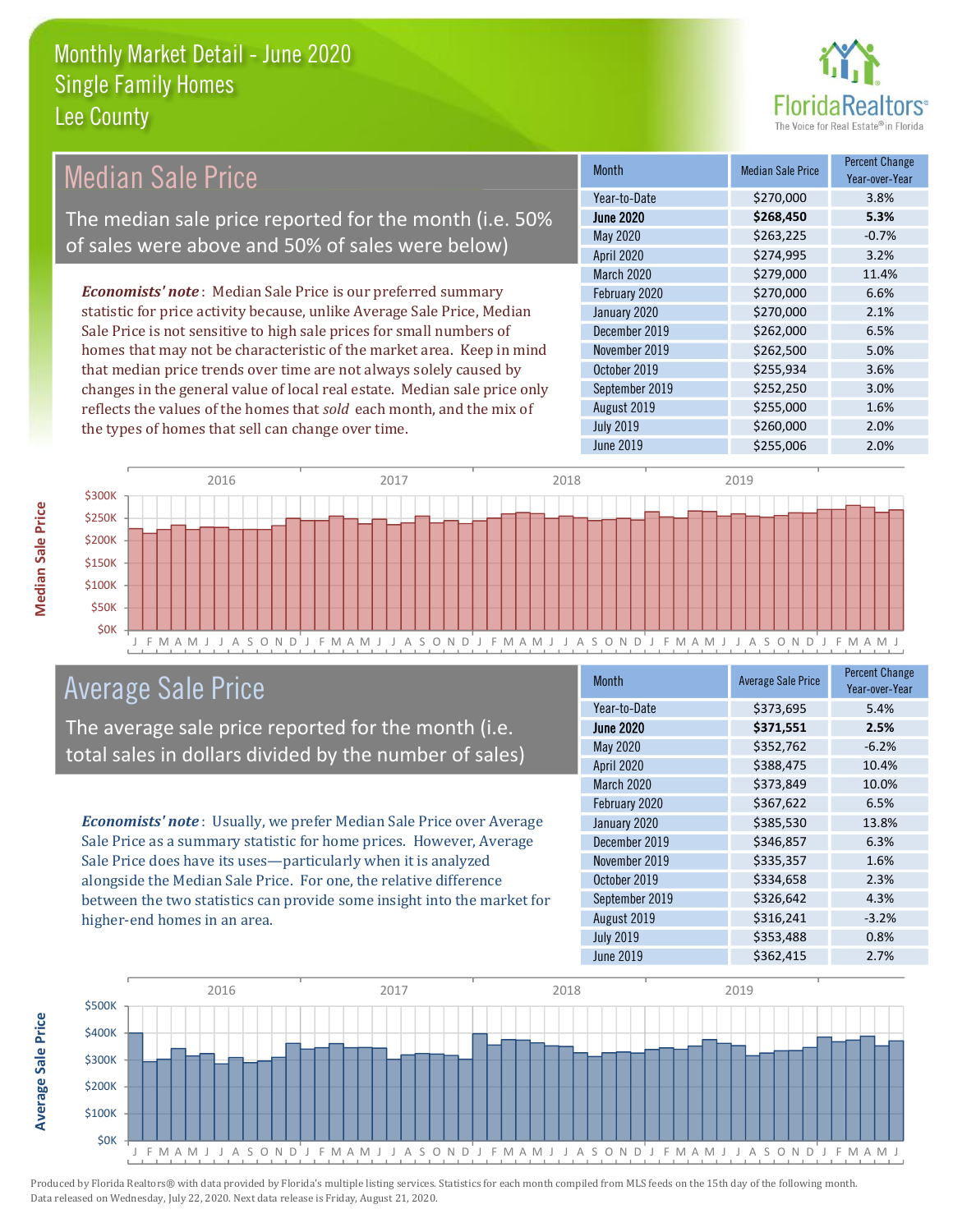

#### ollar Volume

The sum of the sale prices for all sales which closed during the month

**Economists' note**: Dollar Volume is simply the sum of all sale prices in a given time period, and can quickly be calculated by multiplying Closed Sales by Average Sale Price. It is a strong indicator of the health of the real estate industry in a market, and is of particular interest to real estate professionals, investors, analysts, and government agencies. Potential home sellers and home buyers, on the other hand, will likely be better served by paying attention to trends in the two components of Dollar Volume (i.e. sales and prices) individually.

| <b>Month</b>      | Dollar Volume   | <b>Percent Change</b><br>Year-over-Year |
|-------------------|-----------------|-----------------------------------------|
| Year-to-Date      | \$2.5 Billion   | 1.5%                                    |
| <b>June 2020</b>  | \$462.6 Million | 1.5%                                    |
| May 2020          | \$326.0 Million | $-42.7%$                                |
| <b>April 2020</b> | \$454.5 Million | $-5.2%$                                 |
| March 2020        | \$529.0 Million | 27.2%                                   |
| February 2020     | \$380.9 Million | 26.1%                                   |
| January 2020      | \$351.6 Million | 42.5%                                   |
| December 2019     | \$423.5 Million | 44.0%                                   |
| November 2019     | \$335.7 Million | 8.3%                                    |
| October 2019      | \$362.8 Million | 12.9%                                   |
| September 2019    | \$345.6 Million | 19.7%                                   |
| August 2019       | \$380.4 Million | $-5.9%$                                 |
| <b>July 2019</b>  | \$445.7 Million | 9.1%                                    |
| <b>June 2019</b>  | \$455.6 Million | 3.8%                                    |



## Median Percent of Original List Price Received

The median of the sale price (as a percentage of the original list price) across all properties selling during the month

**Economists' note:** The Median Percent of Original List Price Received is useful as an indicator of market recovery, since it typically rises as buyers realize that the market may be moving away from them and they need to match the selling price (or better it) in order to get a contract on the house. This is usually the last measure to indicate a market has shifted from down to up, so it is what we would call a lagging indicator.

| <b>Month</b>      | Med. Pct. of Orig.<br><b>List Price Received</b> | <b>Percent Change</b><br>Year-over-Year |
|-------------------|--------------------------------------------------|-----------------------------------------|
| Year-to-Date      | 96.1%                                            | 0.9%                                    |
| <b>June 2020</b>  | 96.1%                                            | 0.8%                                    |
| May 2020          | 96.0%                                            | 0.9%                                    |
| <b>April 2020</b> | 96.0%                                            | 1.3%                                    |
| March 2020        | 96.4%                                            | 1.4%                                    |
| February 2020     | 95.9%                                            | 0.6%                                    |
| January 2020      | 96.2%                                            | 0.9%                                    |
| December 2019     | 96.4%                                            | 0.7%                                    |
| November 2019     | 96.4%                                            | 1.0%                                    |
| October 2019      | 95.8%                                            | 0.1%                                    |
| September 2019    | 95.5%                                            | $-0.5%$                                 |
| August 2019       | 95.5%                                            | $-0.2%$                                 |
| <b>July 2019</b>  | 95.1%                                            | $-0.3%$                                 |
| <b>June 2019</b>  | 95.3%                                            | 0.3%                                    |

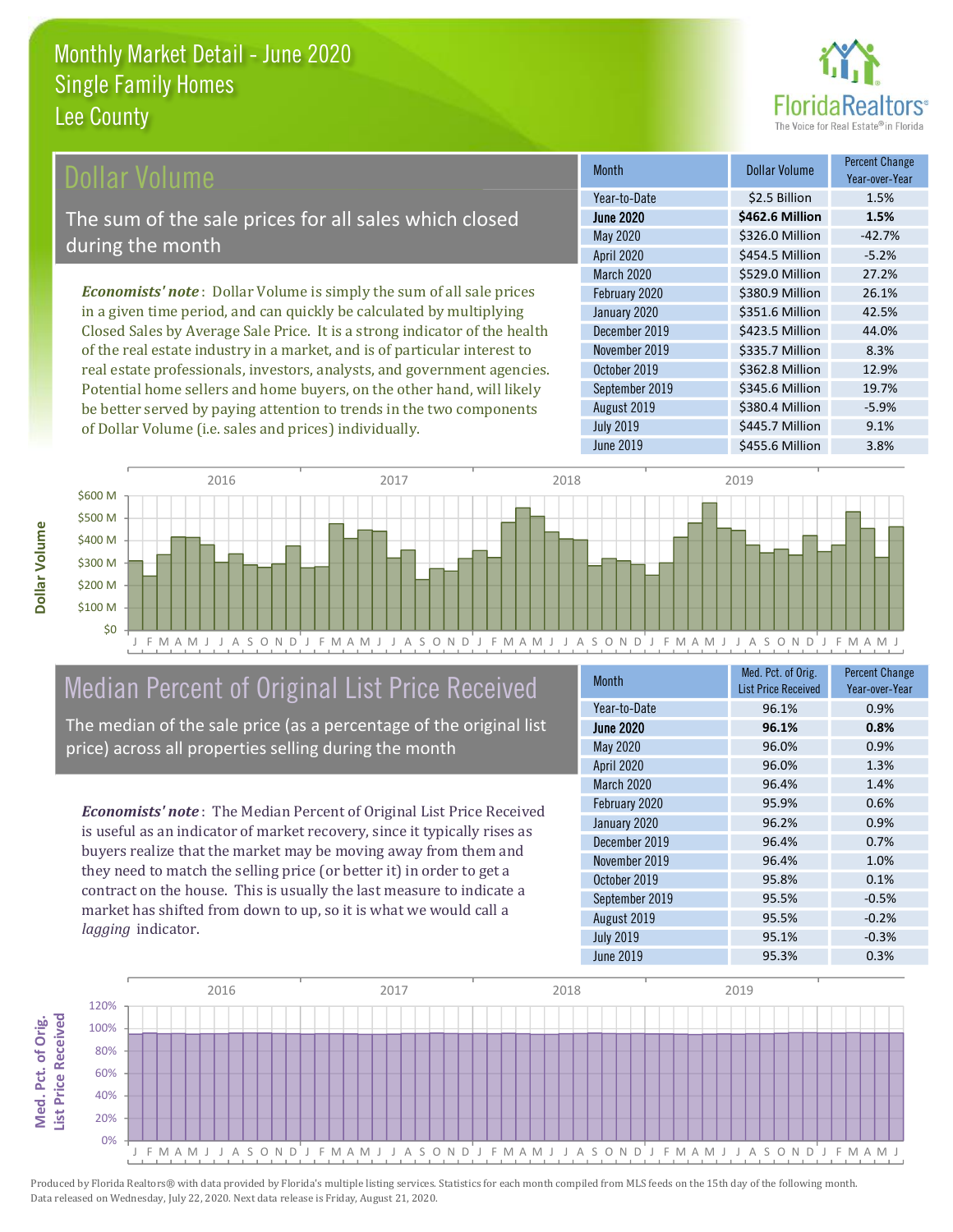

### **Median Time to Contract**

The median number of days between the listing date and contract date for all Closed Sales during the month

**Economists' note**: Like Time to Sale, Time to Contract is a measure of the length of the home selling process calculated for sales which closed during the month. The difference is that Time to Contract measures the number of days between the initial listing of a property and the signing of the contract which eventually led to the closing of the sale. When the gap between Median Time to Contract and Median Time to Sale grows, it is usually a sign of longer closing times and/or declining numbers of cash sales.

| <b>Month</b>     | <b>Median Time to</b><br>Contract | <b>Percent Change</b><br>Year-over-Year |
|------------------|-----------------------------------|-----------------------------------------|
| Year-to-Date     | 64 Days                           | $-9.9%$                                 |
| <b>June 2020</b> | 79 Days                           | 11.3%                                   |
| May 2020         | 47 Days                           | $-30.9%$                                |
| April 2020       | 48 Days                           | $-32.4%$                                |
| March 2020       | 61 Days                           | $-15.3%$                                |
| February 2020    | 75 Days                           | 0.0%                                    |
| January 2020     | 58 Days                           | $-13.4%$                                |
| December 2019    | 57 Days                           | $-9.5%$                                 |
| November 2019    | 67 Days                           | 0.0%                                    |
| October 2019     | 72 Days                           | 22.0%                                   |
| September 2019   | 80 Days                           | 56.9%                                   |
| August 2019      | 82 Days                           | 20.6%                                   |
| <b>July 2019</b> | 73 Days                           | 10.6%                                   |
| <b>June 2019</b> | 71 Days                           | 9.2%                                    |



### **Median Time to Sale**

**Median Time to** 

The median number of days between the listing date and closing date for all Closed Sales during the month

**Economists' note**: Time to Sale is a measure of the length of the home selling process, calculated as the number of days between the initial listing of a property and the closing of the sale. Median Time to Sale is the amount of time the "middle" property selling this month was on the market. That is, 50% of homes selling this month took less time to sell, and 50% of homes took *more* time to sell. Median Time to Sale gives a more accurate picture than Average Time to Sale, which can be skewed upward by small numbers of properties taking an abnormally long time to sell.

| <b>Month</b>      | <b>Median Time to Sale</b> | <b>Percent Change</b><br>Year-over-Year |
|-------------------|----------------------------|-----------------------------------------|
| Year-to-Date      | 105 Days                   | $-6.3%$                                 |
| <b>June 2020</b>  | 113 Days                   | 0.9%                                    |
| May 2020          | 91 Days                    | $-17.3%$                                |
| <b>April 2020</b> | 92 Days                    | $-15.6%$                                |
| March 2020        | 104 Days                   | $-5.5%$                                 |
| February 2020     | 115 Days                   | 1.8%                                    |
| January 2020      | 99 Days                    | $-11.6%$                                |
| December 2019     | 100 Days                   | 4.2%                                    |
| November 2019     | 111 Days                   | 1.8%                                    |
| October 2019      | 114 Days                   | 9.6%                                    |
| September 2019    | 121 Days                   | 27.4%                                   |
| August 2019       | 121 Days                   | 9.0%                                    |
| <b>July 2019</b>  | 115 Days                   | 6.5%                                    |
| June 2019         | 112 Days                   | 4.7%                                    |

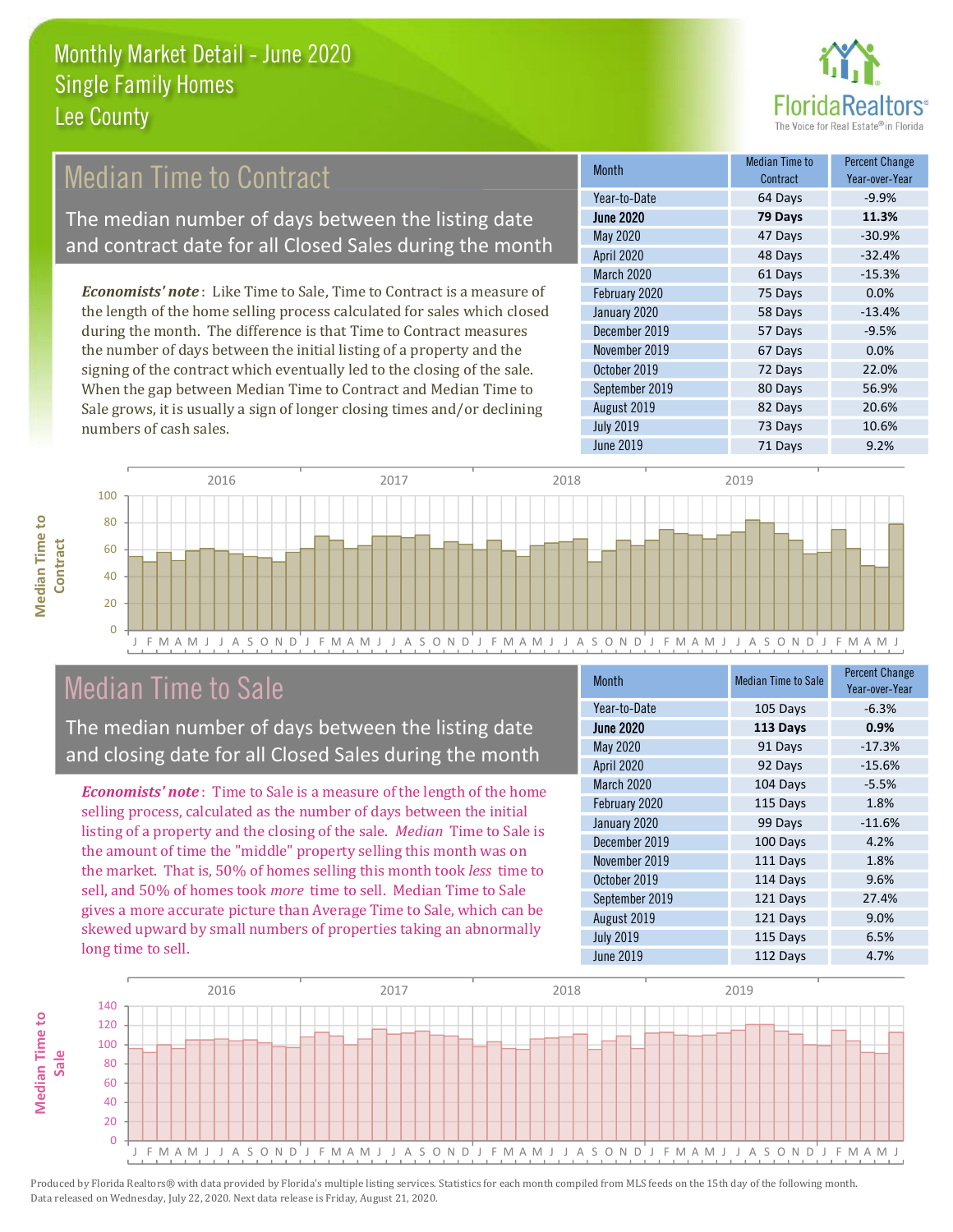distressed properties for sale.



2.9%

4.5%

| <b>New Pending Sales</b>                                                       | <b>Month</b>      | <b>New Pending Sales</b> | <b>Percent Change</b><br>Year-over-Year |
|--------------------------------------------------------------------------------|-------------------|--------------------------|-----------------------------------------|
|                                                                                | Year-to-Date      | 8.749                    | 0.1%                                    |
| The number of listed properties that went under                                | <b>June 2020</b>  | 1,777                    | 28.3%                                   |
| contract during the month                                                      | May 2020          | 1,559                    | 2.2%                                    |
|                                                                                | <b>April 2020</b> | 1,046                    | $-36.9%$                                |
|                                                                                | <b>March 2020</b> | 1.259                    | $-21.8%$                                |
| <b>Economists' note</b> : Because of the typical length of time it takes for a | February 2020     | 1,594                    | 18.2%                                   |
| sale to close, economists consider Pending Sales to be a decent                | January 2020      | 1,514                    | 24.9%                                   |
| indicator of potential future Closed Sales. It is important to bear in         | December 2019     | 1,041                    | 22.2%                                   |
| mind, however, that not all Pending Sales will be closed successfully.         | November 2019     | 1,175                    | 28.0%                                   |
| So, the effectiveness of Pending Sales as a future indicator of Closed         | October 2019      | 1,275                    | 15.2%                                   |
| Sales is susceptible to changes in market conditions such as the               | Sentember 2019    | 1.158                    | 19.6%                                   |

August 2019

**July 2019** 



## **New Listings**

Pending Sales

**New Listings** 

The number of properties put onto the market during the month

availability of financing for homebuyers and the inventory of

Economists' note: New Listings tend to rise in delayed response to increasing prices, so they are often seen as a lagging indicator of market health. As prices rise, potential sellers raise their estimations of value—and in the most recent cycle, rising prices have freed up many potential sellers who were previously underwater on their mortgages. Note that in our calculations, we take care to not include properties that were recently taken off the market and quickly relisted, since these are not really new listings.

| <b>Month</b>     | <b>New Listings</b> | <b>Percent Change</b><br>Year-over-Year |
|------------------|---------------------|-----------------------------------------|
| Year-to-Date     | 8,575               | $-9.9%$                                 |
| <b>June 2020</b> | 1,298               | 9.6%                                    |
| May 2020         | 1,390               | $-1.6%$                                 |
| April 2020       | 1,007               | $-33.7%$                                |
| March 2020       | 1,501               | $-9.1%$                                 |
| February 2020    | 1,583               | $-4.0%$                                 |
| January 2020     | 1,796               | $-14.4%$                                |
| December 2019    | 1,177               | $-5.7%$                                 |
| November 2019    | 1,384               | $-7.5%$                                 |
| October 2019     | 1,634               | 3.5%                                    |
| September 2019   | 1,229               | $-3.7%$                                 |
| August 2019      | 1,169               | $-17.8%$                                |
| <b>July 2019</b> | 1,279               | $-5.7%$                                 |
| June 2019        | 1,184               | $-5.6%$                                 |

1.261

1,333

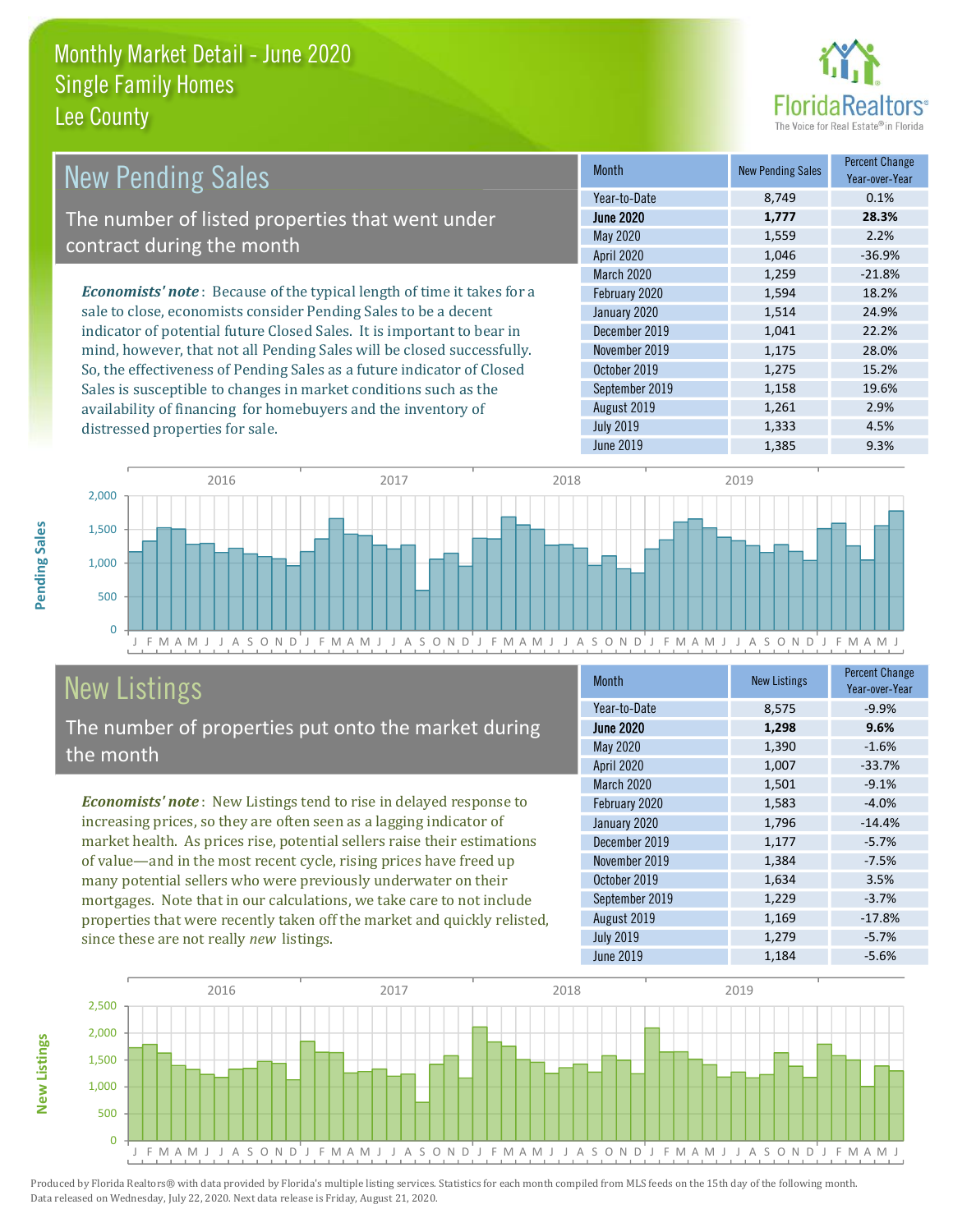

### **Inventory (Active Listings)**

The number of property listings active at the end of the month

**Economists' note:** There are a number of ways to define and calculate Inventory. Our method is to simply count the number of active listings on the last day of the month, and hold this number to compare with the same month the following year. Inventory rises when New Listings are outpacing the number of listings that go off-market (regardless of whether they actually sell). Likewise, it falls when New Listings aren't keeping up with the rate at which homes are going off-market.

| <b>Month</b>             | Inventory | <b>Percent Change</b><br>Year-over-Year |
|--------------------------|-----------|-----------------------------------------|
| <b>YTD (Monthly Avg)</b> | 5,010     | $-24.6%$                                |
| <b>June 2020</b>         | 4,090     | $-28.5%$                                |
| <b>May 2020</b>          | 4,522     | $-27.5%$                                |
| <b>April 2020</b>        | 5,112     | $-22.9%$                                |
| March 2020               | 5,416     | $-22.6%$                                |
| February 2020            | 5,402     | $-24.9%$                                |
| January 2020             | 5,519     | $-22.3%$                                |
| December 2019            | 5,312     | $-16.6%$                                |
| November 2019            | 5,322     | $-14.3%$                                |
| October 2019             | 5,281     | $-9.3%$                                 |
| September 2019           | 4,977     | $-8.6%$                                 |
| August 2019              | 5,100     | $-3.9%$                                 |
| <b>July 2019</b>         | 5,422     | 1.8%                                    |
| <b>June 2019</b>         | 5,724     | 5.6%                                    |



### **Months Supply of Inventory**

An estimate of the number of months it will take to deplete the current Inventory given recent sales rates

**Economists' note**: MSI is a useful indicator of market conditions. The benchmark for a balanced market (favoring neither buyer nor seller) is 5.5 months of inventory. Anything higher is traditionally a buyers' market, and anything lower is a sellers' market. There is no single accepted way of calculating MSI. A common method is to divide current Inventory by the most recent month's Closed Sales count, but this count is a usually poor predictor of future Closed Sales due to seasonal cycles. To eliminate seasonal effects, we use the 12-month average of monthly Closed Sales instead.

| <b>Month</b>             | <b>Months Supply</b> | <b>Percent Change</b><br>Year-over-Year |
|--------------------------|----------------------|-----------------------------------------|
| <b>YTD (Monthly Avg)</b> | 4.0                  | $-34.4%$                                |
| <b>June 2020</b>         | 3.6                  | $-30.8%$                                |
| May 2020                 | 4.0                  | $-29.8%$                                |
| <b>April 2020</b>        | 4.3                  | $-29.5%$                                |
| March 2020               | 4.5                  | $-29.7%$                                |
| February 2020            | 4.6                  | $-30.3%$                                |
| January 2020             | 4.7                  | $-27.7%$                                |
| December 2019            | 4.6                  | $-19.3%$                                |
| November 2019            | 4.7                  | $-14.5%$                                |
| October 2019             | 4.7                  | $-9.6%$                                 |
| September 2019           | 4.5                  | $-8.2%$                                 |
| August 2019              | 4.6                  | $-6.1%$                                 |
| <b>July 2019</b>         | 4.9                  | 0.0%                                    |
| <b>June 2019</b>         | 5.2                  | 2.0%                                    |

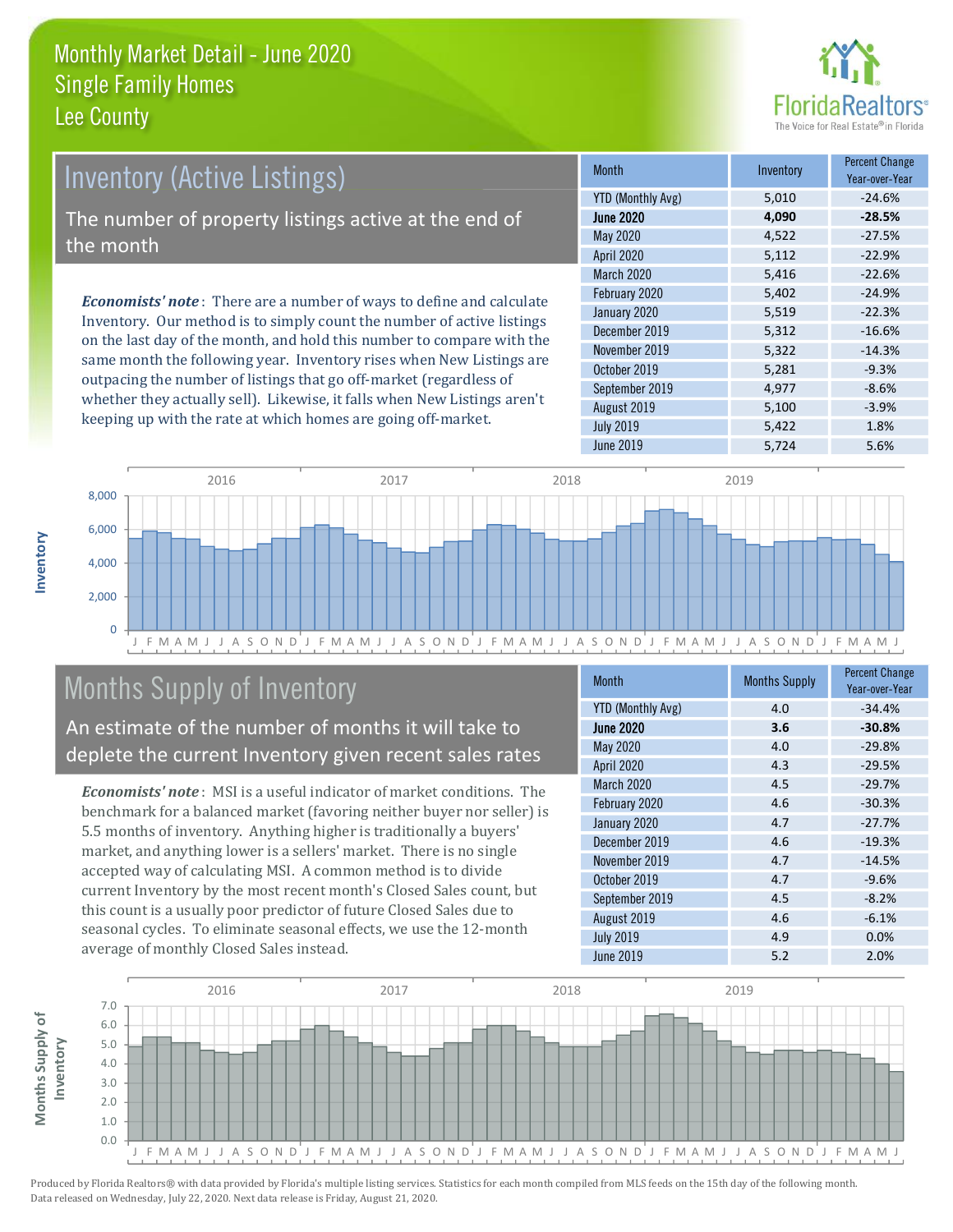

#### **Percent Change Closed Sales by Sale Price Closed Sales** Sale Price Year-over-Year Less than \$50,000  $\overline{2}$  $-66.7%$ The number of sales transactions which closed during  $$50.000 - $99.999$ 17 41.7% the month 50  $-26.5%$  $$100,000 - $149,999$ **Economists' note:** Closed Sales are one of the simplest—yet most \$150,000 - \$199.999 197  $-14.3%$ important-indicators for the residential real estate market. When \$200.000 - \$249.999 281 0.4% comparing Closed Sales across markets of different sizes, we \$250,000 - \$299.999 175 7.4% recommend comparing the percent changes in sales rather than the number of sales. Closed Sales (and many other market metrics) are \$300,000 - \$399,999 226 7.6% affected by seasonal cycles, so actual trends are more accurately \$400,000 - \$599,999 180 6.5% represented by year-over-year changes (i.e. comparing a month's sales \$600.000 - \$999.999 78  $-1.3%$ to the amount of sales in the same month in the previous year), rather than changes from one month to the next. \$1,000,000 or more 39  $-2.5%$



#### **Median Time to Contract by Sale Price** The median number of days between the listing date and contract date for all Closed Sales during the month

**Economists' note**: Like Time to Sale. Time to Contract is a measure of the length of the home selling process calculated for sales which closed during the month. The difference is that Time to Contract measures the number of days between the initial listing of a property and the signing of the contract which eventually led to the closing of the sale. When the gap between Median Time to Contract and Median Time to Sale grows, it is usually a sign of longer closing times and/or declining numbers of cash sales.

| <b>Sale Price</b>     | Median Time to<br>Contract | <b>Percent Change</b><br>Year-over-Year |
|-----------------------|----------------------------|-----------------------------------------|
| Less than \$50,000    | 37 Days                    | $-46.4%$                                |
| $$50,000 - $99,999$   | 25 Days                    | $-7.4%$                                 |
| $$100,000 - $149,999$ | 66 Days                    | 43.5%                                   |
| $$150,000 - $199,999$ | 66 Days                    | 8.2%                                    |
| \$200,000 - \$249,999 | 67 Days                    | 24.1%                                   |
| \$250,000 - \$299,999 | 67 Days                    | 4.7%                                    |
| \$300,000 - \$399,999 | 85 Days                    | $-4.5%$                                 |
| \$400,000 - \$599,999 | 100 Days                   | 3.1%                                    |
| \$600,000 - \$999,999 | 128 Days                   | 14.3%                                   |
| \$1,000,000 or more   | 190 Davs                   | 18.8%                                   |



**Closed Sales**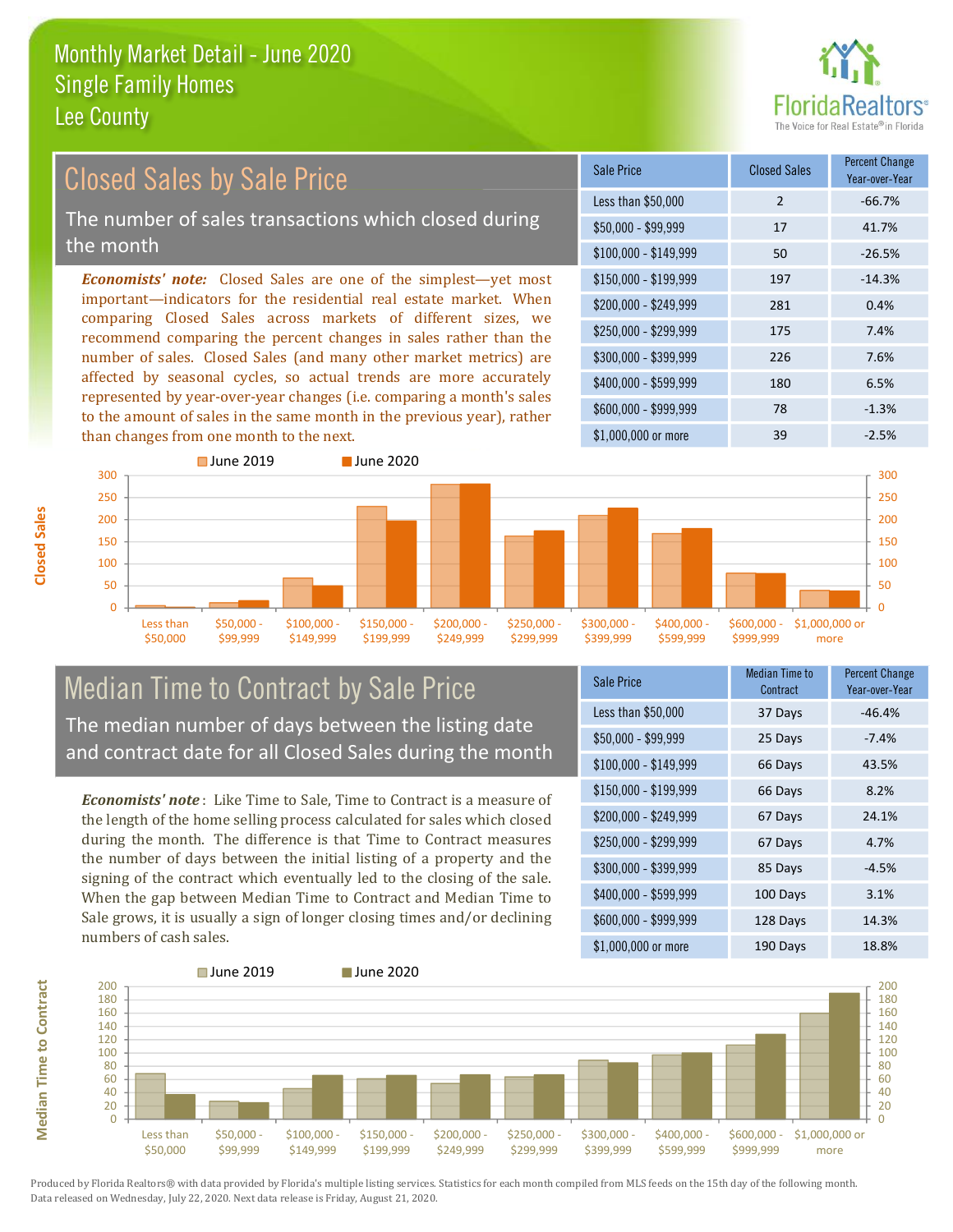

# **New Listings by Initial Listing Price**

The number of properties put onto the market during the month

Economists' note: New Listings tend to rise in delayed response to increasing prices, so they are often seen as a lagging indicator of market health. As prices rise, potential sellers raise their estimations of value—and in the most recent cycle, rising prices have freed up many potential sellers who were previously underwater on their mortgages. Note that in our calculations, we take care to not include properties that were recently taken off the market and quickly relisted, since these are not really new listings.

| <b>Initial Listing Price</b> | <b>New Listings</b> | <b>Percent Change</b><br>Year-over-Year |
|------------------------------|---------------------|-----------------------------------------|
| Less than \$50,000           | 0                   | $-100.0%$                               |
| \$50,000 - \$99,999          | 8                   | $-50.0%$                                |
| $$100,000 - $149,999$        | 33                  | $-42.1%$                                |
| $$150,000 - $199,999$        | 161                 | $-15.3%$                                |
| $$200,000 - $249,999$        | 258                 | $-4.1%$                                 |
| \$250,000 - \$299,999        | 237                 | 51.9%                                   |
| \$300,000 - \$399,999        | 251                 | 0.4%                                    |
| \$400,000 - \$599,999        | 190                 | 47.3%                                   |
| \$600,000 - \$999,999        | 97                  | 31.1%                                   |
| \$1,000,000 or more          | 63                  | 53.7%                                   |



#### **Inventory by Current Listing Price** The number of property listings active at the end of the month

**Economists' note**: There are a number of ways to define and calculate Inventory. Our method is to simply count the number of active listings on the last day of the month, and hold this number to compare with the same month the following year. Inventory rises when New Listings are outpacing the number of listings that go off-market (regardless of whether they actually sell). Likewise, it falls when New Listings aren't keeping up with the rate at which homes are going off-market.

| <b>Current Listing Price</b> | Inventory | Percent Unange<br>Year-over-Year |
|------------------------------|-----------|----------------------------------|
| Less than \$50,000           | 0         | $-100.0%$                        |
| $$50,000 - $99,999$          | 10        | $-78.3%$                         |
| $$100,000 - $149,999$        | 99        | $-34.9%$                         |
| \$150,000 - \$199,999        | 328       | $-52.0%$                         |
| \$200,000 - \$249,999        | 549       | $-40.6%$                         |
| \$250,000 - \$299,999        | 527       | $-25.8%$                         |
| \$300,000 - \$399,999        | 720       | $-25.4%$                         |
| \$400,000 - \$599,999        | 751       | $-25.6%$                         |
| \$600,000 - \$999,999        | 595       | $-7.9%$                          |
| $$1$ 000 000 or more         | 511       | .17 0%                           |



Produced by Florida Realtors® with data provided by Florida's multiple listing services. Statistics for each month compiled from MLS feeds on the 15th day of the following month. Data released on Wednesday, July 22, 2020. Next data release is Friday, August 21, 2020.

nventory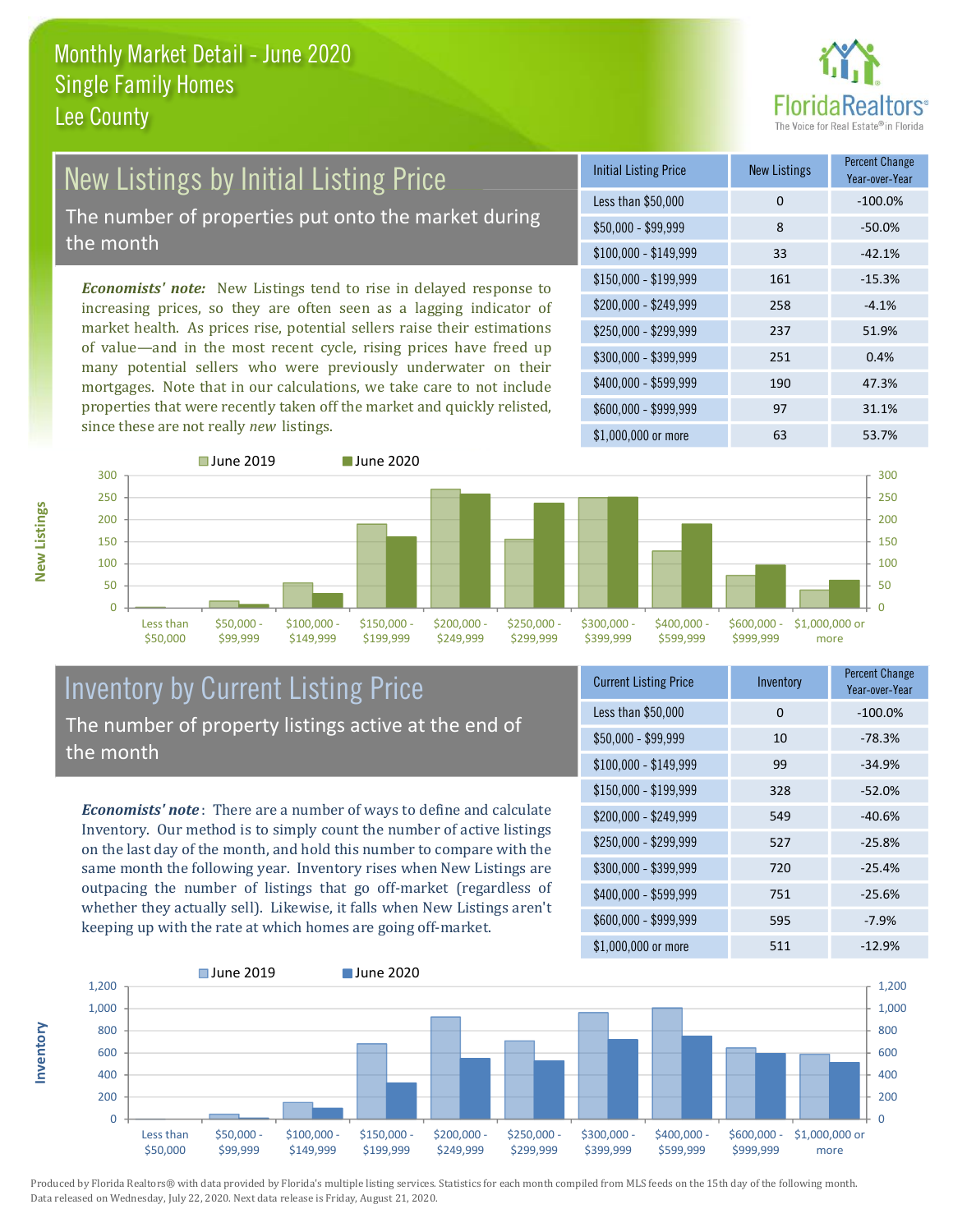Monthly Distressed Market - June 2020 **Single Family Homes** Lee County



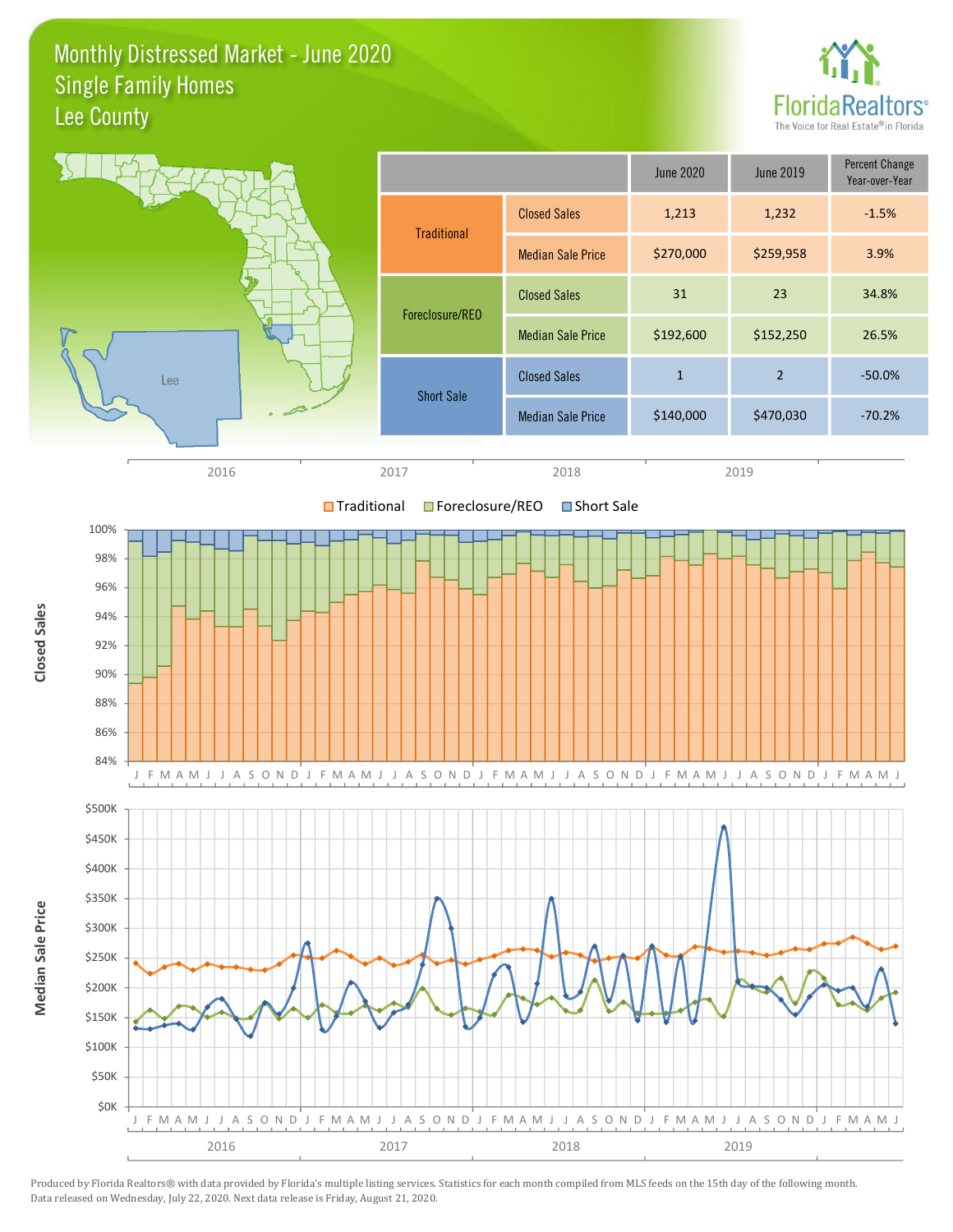



| <b>Summary Statistics</b>                                       | <b>June 2020</b> | June 2019       | <b>Percent Change</b><br>Year-over-Year |
|-----------------------------------------------------------------|------------------|-----------------|-----------------------------------------|
| <b>Closed Sales</b>                                             | 517              | 592             | $-12.7%$                                |
| Paid in Cash                                                    | 266              | 327             | $-18.7%$                                |
| <b>Median Sale Price</b>                                        | \$192,000        | \$190,000       | 1.1%                                    |
| <b>Average Sale Price</b>                                       | \$248,388        | \$251,648       | $-1.3%$                                 |
| Dollar Volume                                                   | \$128.4 Million  | \$149.0 Million | $-13.8%$                                |
| <b>Median Percent of Original</b><br><b>List Price Received</b> | 94.7%            | 94.5%           | 0.2%                                    |
| <b>Median Time to Contract</b>                                  | 81 Days          | 75 Days         | 8.0%                                    |
| <b>Median Time to Sale</b>                                      | 112 Days         | 114 Days        | $-1.8%$                                 |
| <b>New Pending Sales</b>                                        | 717              | 590             | 21.5%                                   |
| <b>New Listings</b>                                             | 686              | 524             | 30.9%                                   |
| <b>Pending Inventory</b>                                        | 700              | 780             | $-10.3%$                                |
| <b>Inventory (Active Listings)</b>                              | 2,690            | 3,160           | $-14.9%$                                |
| Months Supply of Inventory                                      | 5.0              | 5.8             | $-13.8%$                                |

### **Closed Sales**

The number of sales transactions which closed during the month

**Economists' note:** Closed Sales are one of the simplest-yet most important-indicators for the residential real estate market. When comparing Closed Sales across markets of different sizes, we recommend comparing the percent changes in sales rather than the number of sales. Closed Sales (and many other market metrics) are affected by seasonal cycles, so actual trends are more accurately represented by year-over-year changes (i.e. comparing a month's sales to the amount of sales in the same month in the previous year), rather than changes from one month to the next.

| <b>Month</b>      | <b>Closed Sales</b> | <b>Percent Change</b><br>Year-over-Year |
|-------------------|---------------------|-----------------------------------------|
| Year-to-Date      | 3,296               | $-13.1%$                                |
| <b>June 2020</b>  | 517                 | $-12.7%$                                |
| <b>May 2020</b>   | 365                 | $-54.5%$                                |
| <b>April 2020</b> | 566                 | $-31.2%$                                |
| <b>March 2020</b> | 754                 | 16.4%                                   |
| February 2020     | 605                 | 19.6%                                   |
| January 2020      | 489                 | 15.9%                                   |
| December 2019     | 615                 | 51.1%                                   |
| November 2019     | 474                 | 4.9%                                    |
| October 2019      | 512                 | 17.4%                                   |
| September 2019    | 445                 | 0.0%                                    |
| August 2019       | 493                 | $-12.1%$                                |
| <b>July 2019</b>  | 586                 | 17.2%                                   |
| <b>June 2019</b>  | 592                 | 1.4%                                    |

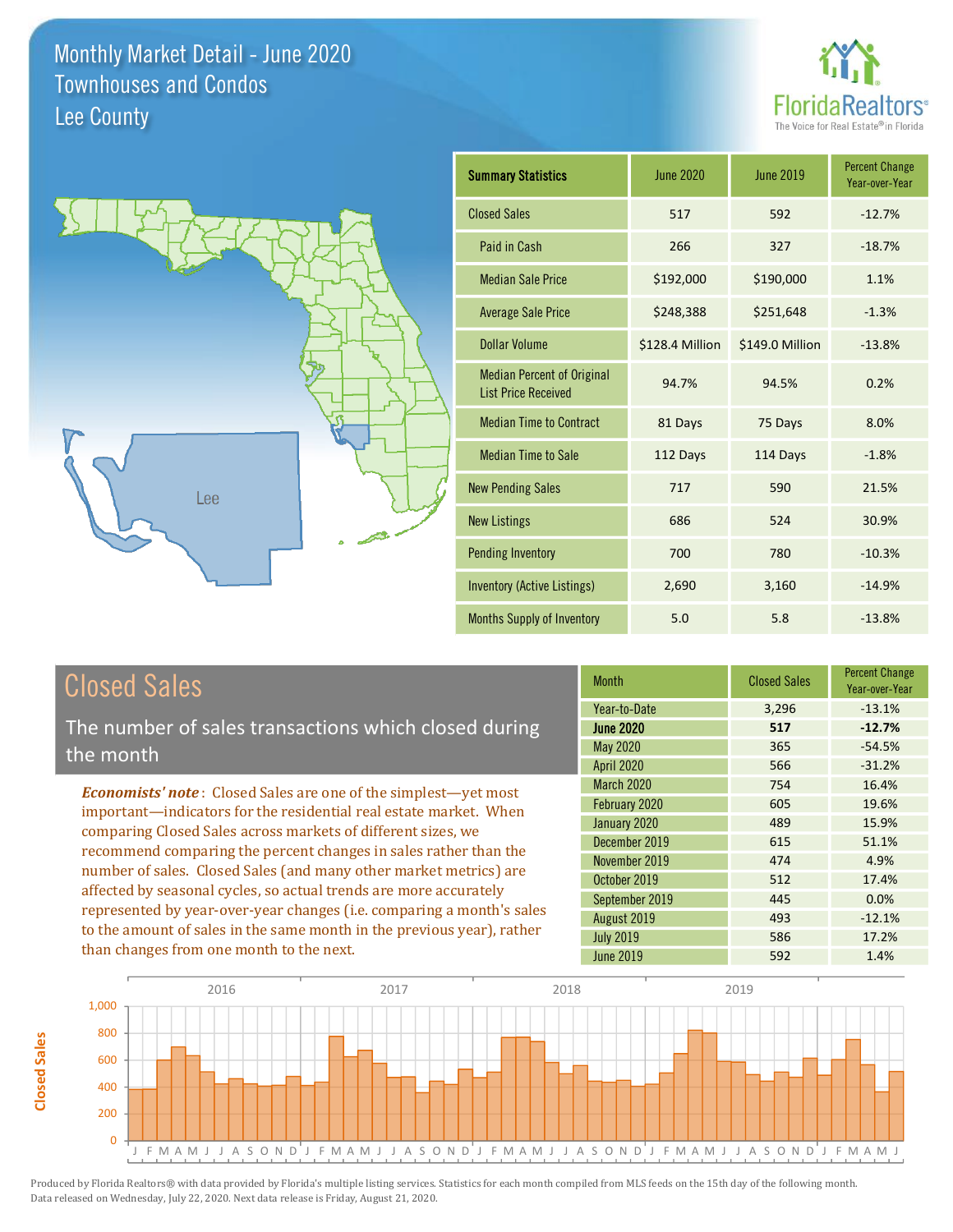

7.3%

 $-12.3%$ 

17.9%

10.1%

| Cash Sales                                                                     | <b>Month</b>      | <b>Cash Sales</b> | <b>Percent Change</b><br>Year-over-Year |
|--------------------------------------------------------------------------------|-------------------|-------------------|-----------------------------------------|
|                                                                                | Year-to-Date      | 1,806             | $-19.3%$                                |
| The number of Closed Sales during the month in which                           | <b>June 2020</b>  | 266               | $-18.7%$                                |
| buyers exclusively paid in cash                                                | May 2020          | 183               | $-59.2%$                                |
|                                                                                | <b>April 2020</b> | 272               | $-46.2%$                                |
|                                                                                | <b>March 2020</b> | 452               | 16.2%                                   |
|                                                                                | February 2020     | 359               | 10.8%                                   |
| <b>Economists' note:</b> Cash Sales can be a useful indicator of the extent to | January 2020      | 274               | 11.8%                                   |
| which investors are participating in the market. Why? Investors are            | December 2019     | 342               | 44.9%                                   |
| far more likely to have the funds to purchase a home available up front,       | November 2019     | 247               | $-6.4%$                                 |
| whereas the typical homebuyer requires a mortgage or some other                | October 2019      | 245               | $-0.8%$                                 |

2016 2017 2018 2019 600 500 400 300 200 100  $\overline{0}$ J F M A M J J A SOND  $\mathsf J$ F M A M J J A S O N D J F M A M J J A S O N D J J A M O N D J J F M A M J

### Cash Sales as a Percentage of Closed Sales

form of financing. There are, of course, many possible exceptions, so

this statistic should be interpreted with care.

The percentage of Closed Sales during the month which were Cash Sales

**Economists' note**: This statistic is simply another way of viewing Cash Sales. The remaining percentages of Closed Sales (i.e. those not paid fully in cash) each month involved some sort of financing, such as mortgages, owner/seller financing, assumed loans, etc.

| <b>Month</b>      | <b>Percent of Closed</b><br>Sales Paid in Cash | <b>Percent Change</b><br>Year-over-Year |
|-------------------|------------------------------------------------|-----------------------------------------|
| Year-to-Date      | 54.8%                                          | $-7.1%$                                 |
| <b>June 2020</b>  | 51.5%                                          | $-6.7%$                                 |
| <b>May 2020</b>   | 50.1%                                          | $-10.4%$                                |
| <b>April 2020</b> | 48.1%                                          | $-21.8%$                                |
| March 2020        | 59.9%                                          | $-0.2%$                                 |
| February 2020     | 59.3%                                          | $-7.3%$                                 |
| January 2020      | 56.0%                                          | $-3.6%$                                 |
| December 2019     | 55.6%                                          | $-4.1%$                                 |
| November 2019     | 52.1%                                          | $-10.8%$                                |
| October 2019      | 47.9%                                          | $-15.5%$                                |
| September 2019    | 52.6%                                          | 7.3%                                    |
| August 2019       | 49.1%                                          | $-0.2%$                                 |
| <b>July 2019</b>  | 50.5%                                          | 0.6%                                    |
| June 2019         | 55.2%                                          | 8.4%                                    |

234

242

296

327

September 2019

August 2019

**July 2019** 

**June 2019** 

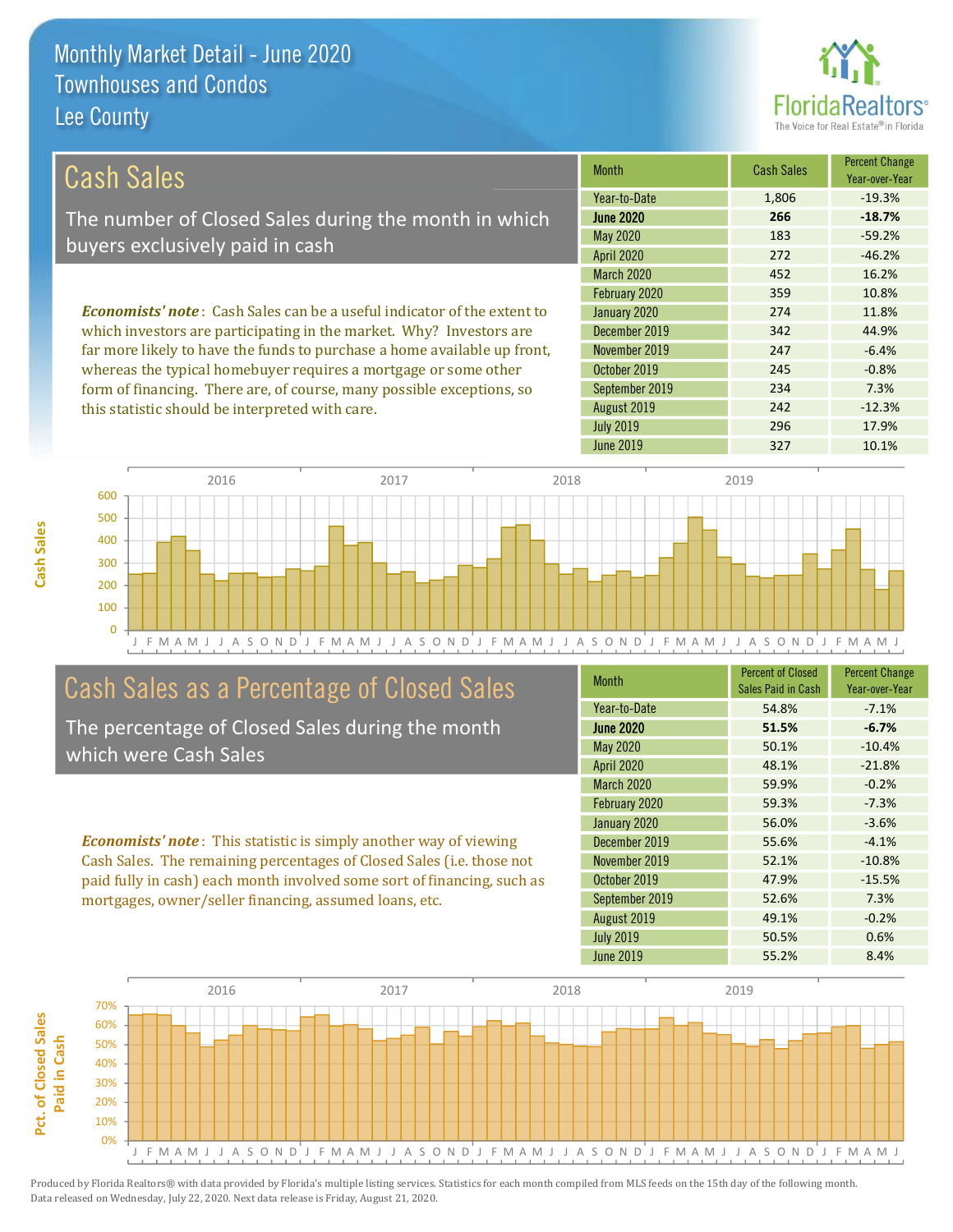

### **Median Sale Price**

The median sale price reported for the month (i.e. 50% of sales were above and 50% of sales were below)

**Economists' note**: Median Sale Price is our preferred summary statistic for price activity because, unlike Average Sale Price, Median Sale Price is not sensitive to high sale prices for small numbers of homes that may not be characteristic of the market area. Keep in mind that median price trends over time are not always solely caused by changes in the general value of local real estate. Median sale price only reflects the values of the homes that sold each month, and the mix of the types of homes that sell can change over time.

| <b>Month</b>      | <b>Median Sale Price</b> | <b>Percent Change</b><br>Year-over-Year |
|-------------------|--------------------------|-----------------------------------------|
| Year-to-Date      | \$204,000                | 4.1%                                    |
| <b>June 2020</b>  | \$192,000                | 1.1%                                    |
| May 2020          | \$200,000                | $-3.1%$                                 |
| <b>April 2020</b> | \$225,000                | 9.8%                                    |
| <b>March 2020</b> | \$205,000                | 5.7%                                    |
| February 2020     | \$200,000                | 6.0%                                    |
| January 2020      | \$205,000                | 8.2%                                    |
| December 2019     | \$207,500                | 1.2%                                    |
| November 2019     | \$195,000                | 4.3%                                    |
| October 2019      | \$180,000                | $-5.0%$                                 |
| September 2019    | \$188,900                | $-1.6%$                                 |
| August 2019       | \$180,000                | $-4.3%$                                 |
| <b>July 2019</b>  | \$185,000                | 4.4%                                    |
| <b>June 2019</b>  | \$190,000                | $-5.0%$                                 |



### **Average Sale Price**

The average sale price reported for the month (i.e. total sales in dollars divided by the number of sales)

Economists' note: Usually, we prefer Median Sale Price over Average Sale Price as a summary statistic for home prices. However, Average Sale Price does have its uses-particularly when it is analyzed alongside the Median Sale Price. For one, the relative difference between the two statistics can provide some insight into the market for higher-end homes in an area.

| <b>Month</b>      | <b>Average Sale Price</b> | <b>Percent Change</b><br>Year-over-Year |
|-------------------|---------------------------|-----------------------------------------|
| Year-to-Date      | \$270,545                 | 5.0%                                    |
| <b>June 2020</b>  | \$248,388                 | $-1.3%$                                 |
| <b>May 2020</b>   | \$251,752                 | $-7.1%$                                 |
| <b>April 2020</b> | \$309,858                 | 15.0%                                   |
| March 2020        | \$268,757                 | 5.8%                                    |
| February 2020     | \$253,985                 | 4.3%                                    |
| January 2020      | \$285,740                 | 18.7%                                   |
| December 2019     | \$263,489                 | $-13.4%$                                |
| November 2019     | \$241,365                 | $-3.6%$                                 |
| October 2019      | \$223,428                 | $-4.8%$                                 |
| September 2019    | \$236,139                 | $-0.6%$                                 |
| August 2019       | \$235,635                 | 3.6%                                    |
| <b>July 2019</b>  | \$225,300                 | 1.4%                                    |
| <b>June 2019</b>  | \$251,648                 | $-2.0%$                                 |



**Average Sale Price**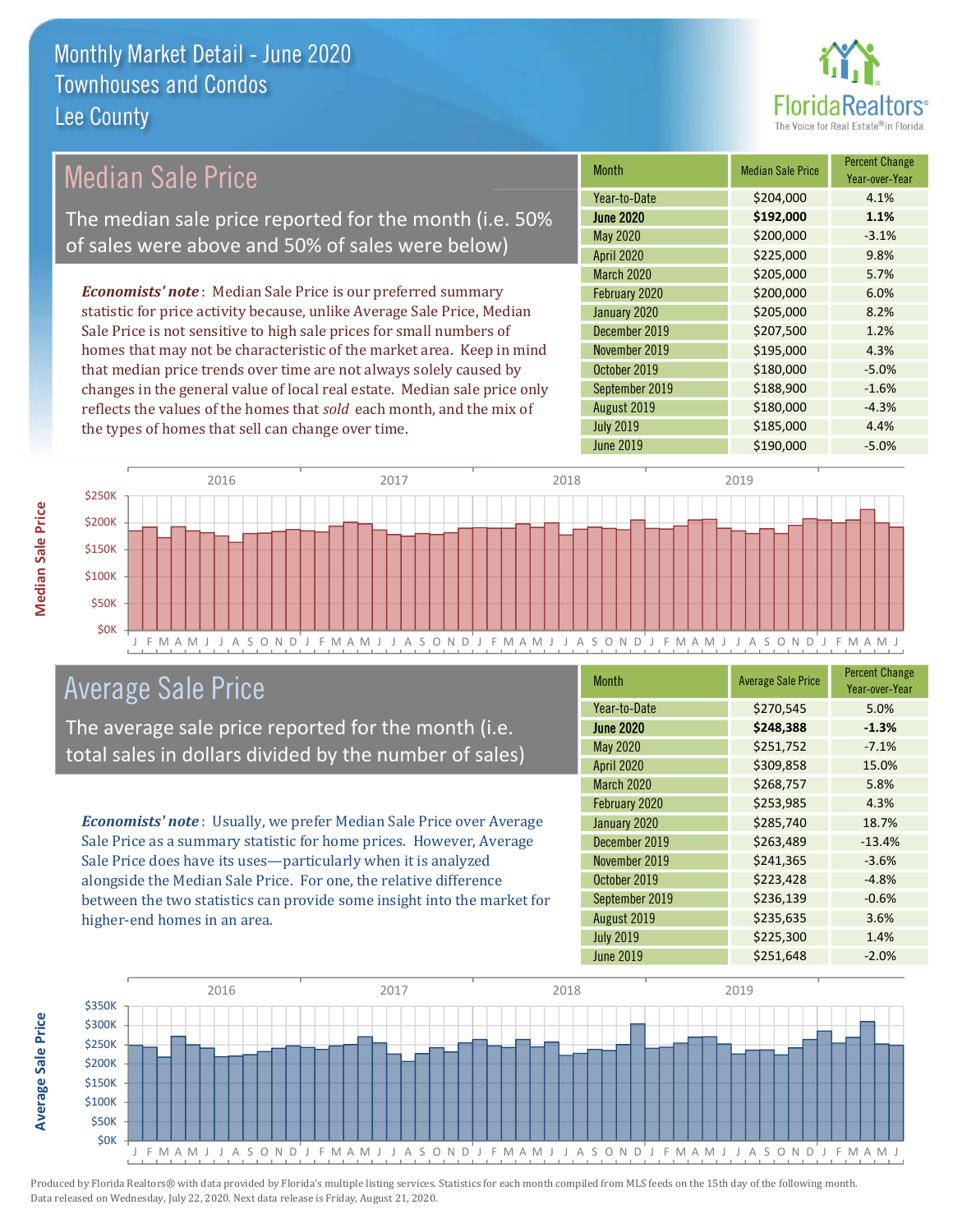

#### ollar Volume

The sum of the sale prices for all sales which closed during the month

**Economists' note**: Dollar Volume is simply the sum of all sale prices in a given time period, and can quickly be calculated by multiplying Closed Sales by Average Sale Price. It is a strong indicator of the health of the real estate industry in a market, and is of particular interest to real estate professionals, investors, analysts, and government agencies. Potential home sellers and home buyers, on the other hand, will likely be better served by paying attention to trends in the two components of Dollar Volume (i.e. sales and prices) individually.

| <b>Month</b>      | Dollar Volume   | <b>Percent Change</b><br>Year-over-Year |
|-------------------|-----------------|-----------------------------------------|
| Year-to-Date      | \$891.7 Million | $-8.8%$                                 |
| <b>June 2020</b>  | \$128.4 Million | $-13.8%$                                |
| May 2020          | \$91.9 Million  | $-57.7%$                                |
| <b>April 2020</b> | \$175.4 Million | $-20.9%$                                |
| <b>March 2020</b> | \$202.6 Million | 23.1%                                   |
| February 2020     | \$153.7 Million | 24.8%                                   |
| January 2020      | \$139.7 Million | 37.6%                                   |
| December 2019     | \$162.0 Million | 30.8%                                   |
| November 2019     | \$114.4 Million | 1.1%                                    |
| October 2019      | \$114.4 Million | 11.8%                                   |
| September 2019    | \$105.1 Million | $-0.6%$                                 |
| August 2019       | \$116.2 Million | $-8.9%$                                 |
| <b>July 2019</b>  | \$132.0 Million | 18.8%                                   |
| <b>June 2019</b>  | \$149.0 Million | $-0.7%$                                 |



### Median Percent of Original List Price Received

The median of the sale price (as a percentage of the original list price) across all properties selling during the month

**Economists' note:** The Median Percent of Original List Price Received is useful as an indicator of market recovery, since it typically rises as buyers realize that the market may be moving away from them and they need to match the selling price (or better it) in order to get a contract on the house. This is usually the last measure to indicate a market has shifted from down to up, so it is what we would call a lagging indicator.

| <b>Month</b>      | Med. Pct. of Orig.<br><b>List Price Received</b> | <b>Percent Change</b><br>Year-over-Year |
|-------------------|--------------------------------------------------|-----------------------------------------|
| Year-to-Date      | 95.0%                                            | 0.7%                                    |
| <b>June 2020</b>  | 94.7%                                            | 0.2%                                    |
| <b>May 2020</b>   | 94.5%                                            | 0.7%                                    |
| <b>April 2020</b> | 95.1%                                            | 1.2%                                    |
| <b>March 2020</b> | 95.3%                                            | 0.8%                                    |
| February 2020     | 94.7%                                            | 0.4%                                    |
| January 2020      | 95.2%                                            | 0.4%                                    |
| December 2019     | 95.1%                                            | 0.1%                                    |
| November 2019     | 95.0%                                            | $-0.2%$                                 |
| October 2019      | 94.9%                                            | $-0.1%$                                 |
| September 2019    | 94.4%                                            | 0.3%                                    |
| August 2019       | 94.3%                                            | 0.0%                                    |
| <b>July 2019</b>  | 93.8%                                            | $-0.1%$                                 |
| June 2019         | 94.5%                                            | 0.9%                                    |

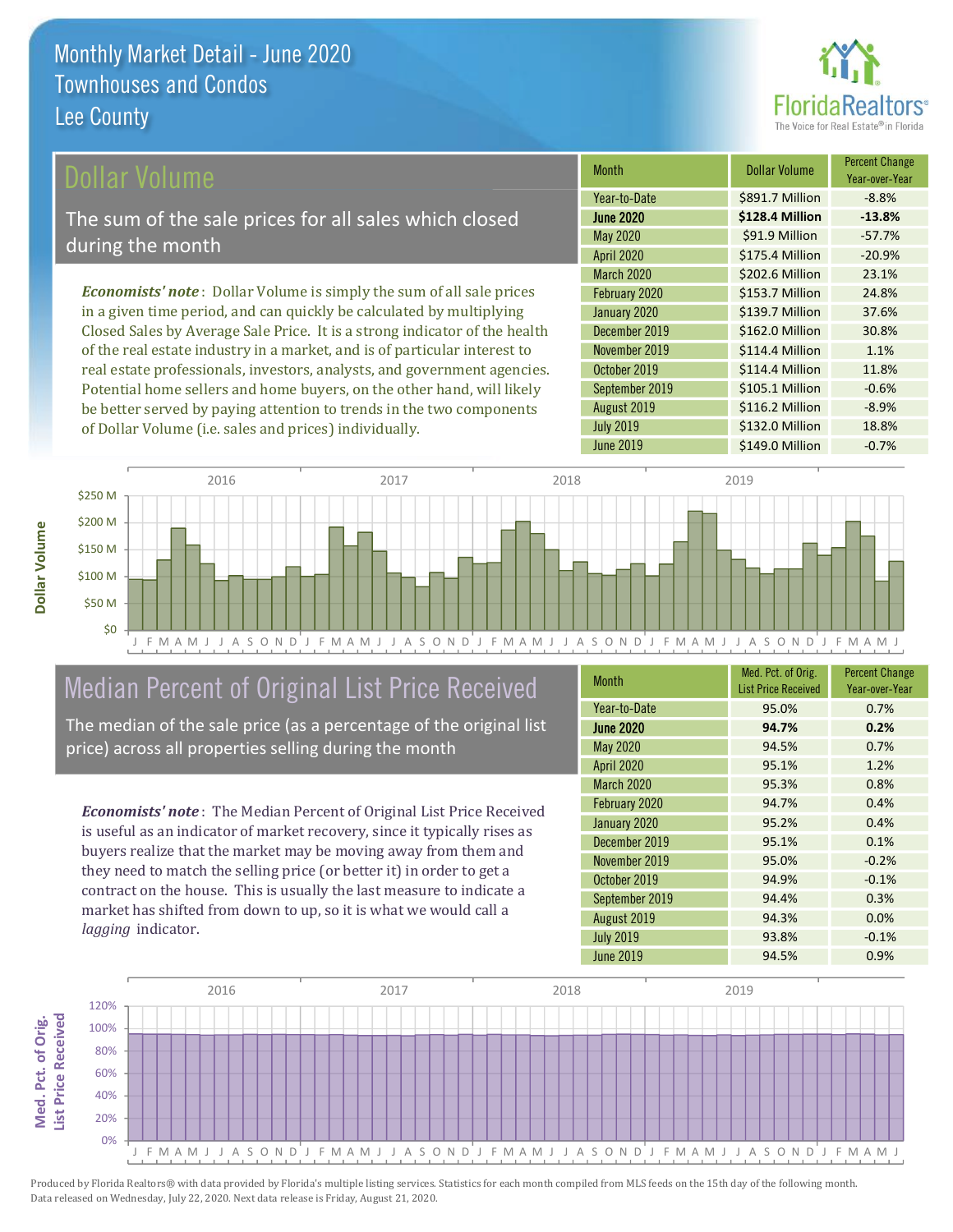

### **Median Time to Contract**

The median number of days between the listing date and contract date for all Closed Sales during the month

**Economists' note:** Like Time to Sale, Time to Contract is a measure of the length of the home selling process calculated for sales which closed during the month. The difference is that Time to Contract measures the number of days between the initial listing of a property and the signing of the contract which eventually led to the closing of the sale. When the gap between Median Time to Contract and Median Time to Sale grows, it is usually a sign of longer closing times and/or declining numbers of cash sales.

| Month             | <b>Median Time to</b><br>Contract | <b>Percent Change</b><br>Year-over-Year |
|-------------------|-----------------------------------|-----------------------------------------|
| Year-to-Date      | 68 Days                           | $-8.1%$                                 |
| <b>June 2020</b>  | 81 Days                           | 8.0%                                    |
| May 2020          | 55 Days                           | $-25.7%$                                |
| April 2020        | 45 Days                           | $-41.6%$                                |
| <b>March 2020</b> | 70 Days                           | 18.6%                                   |
| February 2020     | 73 Days                           | $-15.1%$                                |
| January 2020      | 64 Days                           | $-16.9%$                                |
| December 2019     | 69 Days                           | 0.0%                                    |
| November 2019     | 67 Days                           | $-4.3%$                                 |
| October 2019      | 83 Days                           | 10.7%                                   |
| September 2019    | 88 Days                           | $-17.8%$                                |
| August 2019       | 88 Days                           | 0.0%                                    |
| <b>July 2019</b>  | 92 Days                           | 22.7%                                   |
| June 2019         | 75 Days                           | $-14.8%$                                |



### **Median Time to Sale**

**Median Time to** 

Contract

The median number of days between the listing date and closing date for all Closed Sales during the month

**Economists' note**: Time to Sale is a measure of the length of the home selling process, calculated as the number of days between the initial listing of a property and the closing of the sale. Median Time to Sale is the amount of time the "middle" property selling this month was on the market. That is, 50% of homes selling this month took less time to sell, and 50% of homes took *more* time to sell. Median Time to Sale gives a more accurate picture than Average Time to Sale, which can be skewed upward by small numbers of properties taking an abnormally long time to sell.

| <b>Month</b>      | <b>Median Time to Sale</b> | <b>Percent Change</b><br>Year-over-Year |
|-------------------|----------------------------|-----------------------------------------|
| Year-to-Date      | 102 Days                   | $-7.3%$                                 |
| <b>June 2020</b>  | 112 Days                   | $-1.8%$                                 |
| <b>May 2020</b>   | 97 Days                    | $-13.4%$                                |
| <b>April 2020</b> | 85 Days                    | $-22.0%$                                |
| <b>March 2020</b> | 102 Days                   | 6.3%                                    |
| February 2020     | 102 Days                   | $-9.7%$                                 |
| January 2020      | 101 Days                   | $-12.2%$                                |
| December 2019     | 100 Days                   | $-4.8%$                                 |
| November 2019     | 105 Days                   | 5.0%                                    |
| October 2019      | 121 Days                   | 7.1%                                    |
| September 2019    | 132 Days                   | $-9.6%$                                 |
| August 2019       | 128 Days                   | $-3.8%$                                 |
| <b>July 2019</b>  | 128 Days                   | 10.3%                                   |
| <b>June 2019</b>  | 114 Days                   | $-8.1%$                                 |

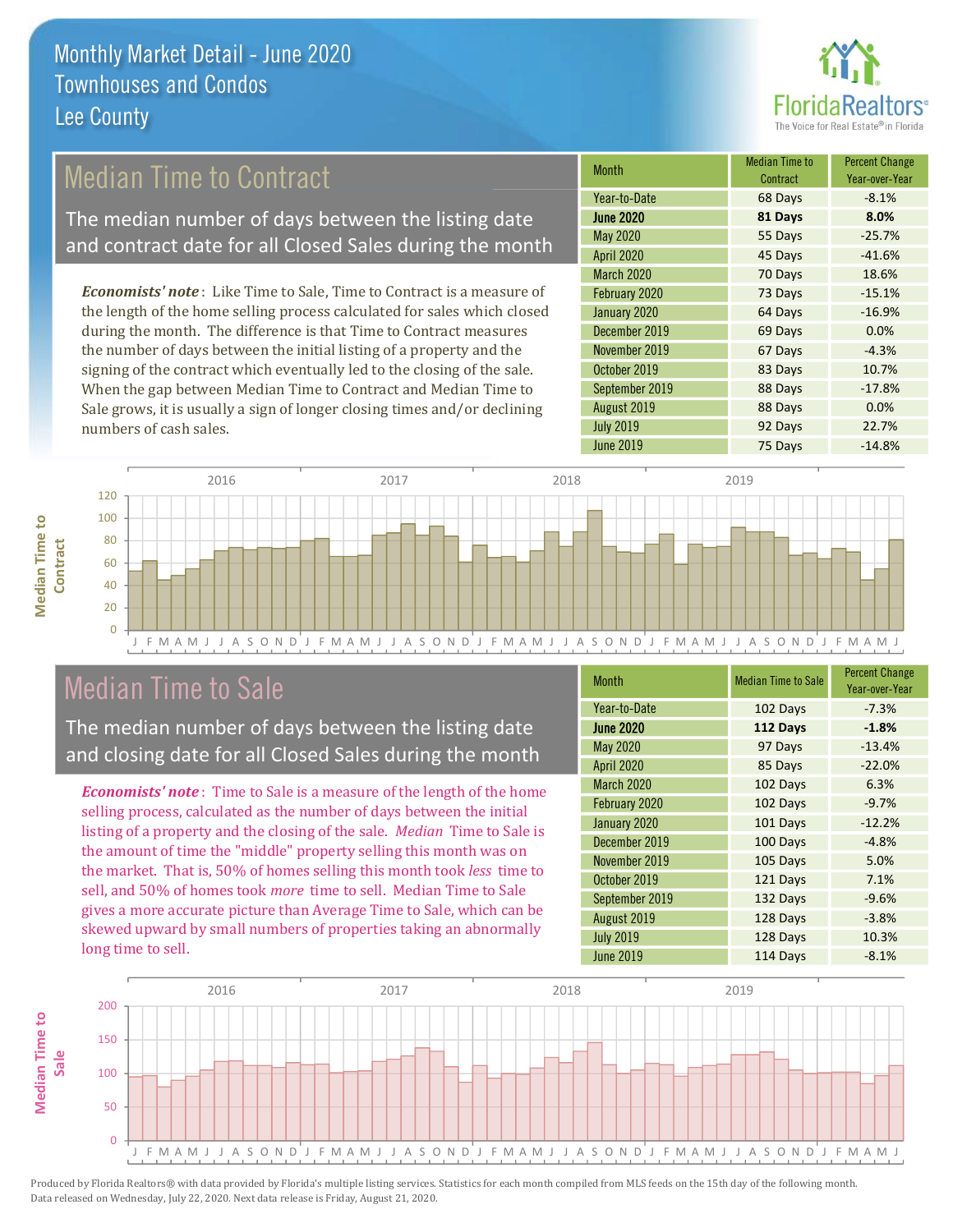distressed properties for sale.



1.0%

 $-4.3%$ 

#### **Percent Change New Pending Sales New Pending Sales Month** Year-over-Year Year-to-Date 3,958  $-11.1%$ The number of listed properties that went under **June 2020** 21.5% 717 May 2020 577  $-21.0%$ contract during the month **April 2020** 356  $-56.2%$ March 2020 616  $-32.9%$ **Economists' note:** Because of the typical length of time it takes for a February 2020 910 22.1% sale to close, economists consider Pending Sales to be a decent January 2020 782 19.2% indicator of potential future Closed Sales. It is important to bear in December 2019 526 34.2% mind, however, that not all Pending Sales will be closed successfully. November 2019 594 28.3% So, the effectiveness of Pending Sales as a future indicator of Closed October 2019 564 11.2% Sales is susceptible to changes in market conditions such as the September 2019 515 15.5%

August 2019

**July 2019** 



### **New Listings**

The number of properties put onto the market during the month

availability of financing for homebuyers and the inventory of

**Economists' note:** New Listings tend to rise in delayed response to increasing prices, so they are often seen as a lagging indicator of market health. As prices rise, potential sellers raise their estimations of value—and in the most recent cycle, rising prices have freed up many potential sellers who were previously underwater on their mortgages. Note that in our calculations, we take care to not include properties that were recently taken off the market and quickly relisted, since these are not really new listings.

| <b>Month</b>      | <b>New Listings</b> | <b>Percent Change</b><br>Year-over-Year |
|-------------------|---------------------|-----------------------------------------|
| Year-to-Date      | 4,405               | $-7.5%$                                 |
| <b>June 2020</b>  | 686                 | 30.9%                                   |
| <b>May 2020</b>   | 728                 | 22.8%                                   |
| <b>April 2020</b> | 433                 | $-44.9%$                                |
| March 2020        | 759                 | $-9.4%$                                 |
| February 2020     | 837                 | $-5.0%$                                 |
| January 2020      | 962                 | $-15.7%$                                |
| December 2019     | 602                 | $-8.9%$                                 |
| November 2019     | 722                 | $-12.8%$                                |
| October 2019      | 791                 | $-6.6%$                                 |
| September 2019    | 619                 | 10.9%                                   |
| August 2019       | 498                 | $-7.8%$                                 |
| <b>July 2019</b>  | 484                 | $-2.0%$                                 |
| <b>June 2019</b>  | 524                 | 8.5%                                    |

531

535

590



Produced by Florida Realtors® with data provided by Florida's multiple listing services. Statistics for each month compiled from MLS feeds on the 15th day of the following month. Data released on Wednesday, July 22, 2020. Next data release is Friday, August 21, 2020.

**Vew Listings**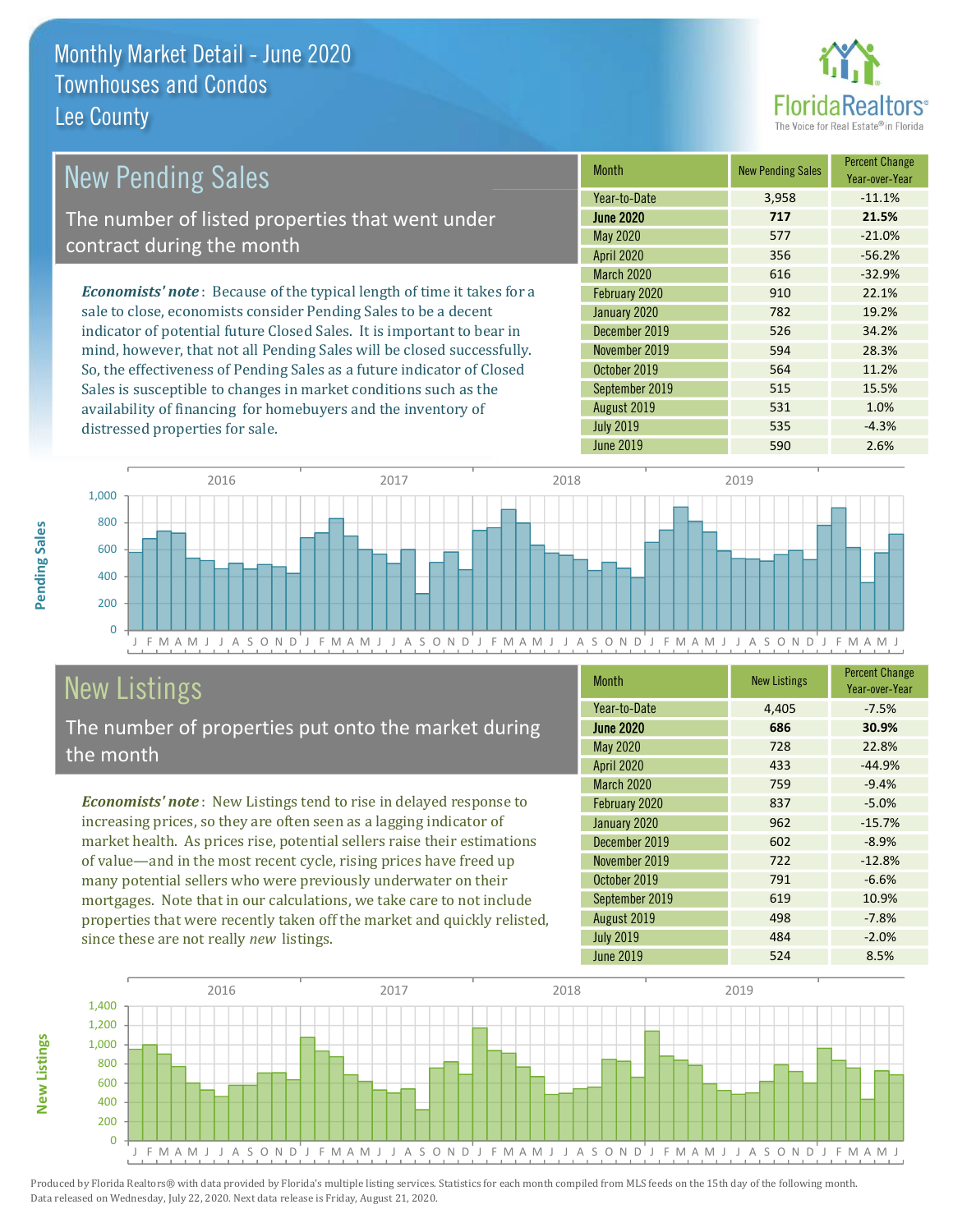

### **Inventory (Active Listings)**

The number of property listings active at the end of the month

**Economists' note:** There are a number of ways to define and calculate Inventory. Our method is to simply count the number of active listings on the last day of the month, and hold this number to compare with the same month the following year. Inventory rises when New Listings are outpacing the number of listings that go off-market (regardless of whether they actually sell). Likewise, it falls when New Listings aren't keeping up with the rate at which homes are going off-market.

| <b>Month</b>             | Inventory | <b>Percent Change</b><br>Year-over-Year |
|--------------------------|-----------|-----------------------------------------|
| <b>YTD (Monthly Avg)</b> | 2,941     | $-21.8%$                                |
| <b>June 2020</b>         | 2,690     | $-14.9%$                                |
| May 2020                 | 2,827     | $-17.1%$                                |
| <b>April 2020</b>        | 2,970     | $-21.1%$                                |
| <b>March 2020</b>        | 3,042     | $-23.4%$                                |
| February 2020            | 3,008     | $-27.8%$                                |
| January 2020             | 3,106     | $-24.4%$                                |
| December 2019            | 2,985     | $-18.5%$                                |
| November 2019            | 3,033     | $-13.1%$                                |
| October 2019             | 2,953     | $-7.9%$                                 |
| September 2019           | 2,741     | $-5.3%$                                 |
| August 2019              | 2,684     | $-5.3%$                                 |
| <b>July 2019</b>         | 2,957     | 0.4%                                    |
| <b>June 2019</b>         | 3,160     | 0.1%                                    |



### Months Supply of Inventory

An estimate of the number of months it will take to deplete the current Inventory given recent sales rates

**Economists' note**: MSI is a useful indicator of market conditions. The benchmark for a balanced market (favoring neither buyer nor seller) is 5.5 months of inventory. Anything higher is traditionally a buyers' market, and anything lower is a sellers' market. There is no single accepted way of calculating MSI. A common method is to divide current Inventory by the most recent month's Closed Sales count, but this count is a usually poor predictor of future Closed Sales due to seasonal cycles. To eliminate seasonal effects, we use the 12-month average of monthly Closed Sales instead.

| <b>Month</b>             | <b>Months Supply</b> | <b>Percent Change</b><br>Year-over-Year |
|--------------------------|----------------------|-----------------------------------------|
| <b>YTD (Monthly Avg)</b> | 5.0                  | $-27.5%$                                |
| <b>June 2020</b>         | 5.0                  | $-13.8%$                                |
| May 2020                 | 5.2                  | $-16.1%$                                |
| <b>April 2020</b>        | 5.1                  | $-26.1%$                                |
| <b>March 2020</b>        | 5.1                  | $-31.1%$                                |
| February 2020            | 5.1                  | $-32.9%$                                |
| January 2020             | 5.3                  | $-29.3%$                                |
| December 2019            | 5.2                  | $-21.2%$                                |
| November 2019            | 5.4                  | $-12.9%$                                |
| October 2019             | 5.3                  | $-7.0%$                                 |
| September 2019           | 5.0                  | $-2.0%$                                 |
| August 2019              | 4.9                  | $-3.9%$                                 |
| <b>July 2019</b>         | 5.3                  | $-1.9%$                                 |
| <b>June 2019</b>         | 5.8                  | 0.0%                                    |

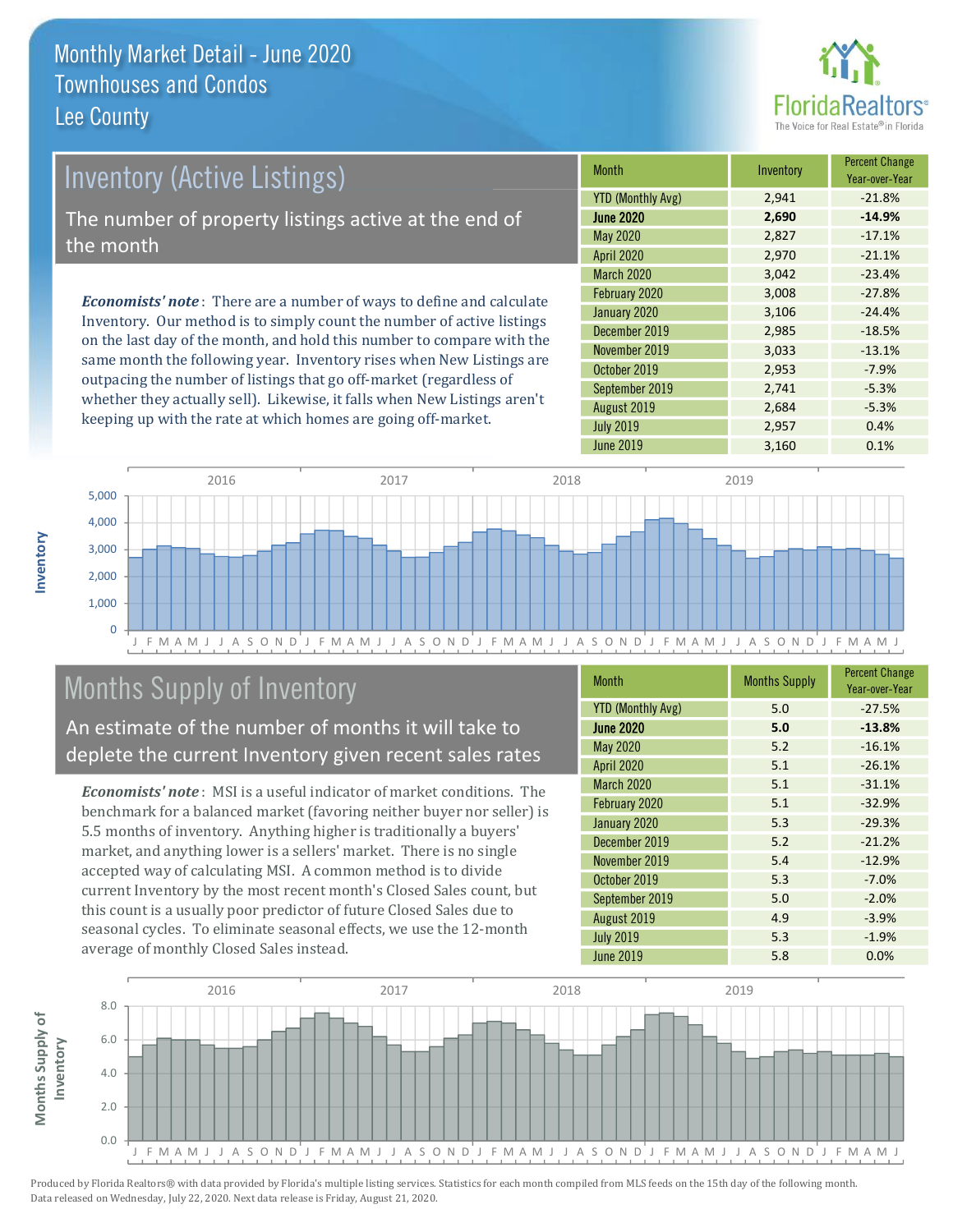

### **Closed Sales by Sale Price**

The number of sales transactions which closed during the month

**Economists' note:** Closed Sales are one of the simplest—yet most important-indicators for the residential real estate market. When comparing Closed Sales across markets of different sizes, we recommend comparing the percent changes in sales rather than the number of sales. Closed Sales (and many other market metrics) are affected by seasonal cycles, so actual trends are more accurately represented by year-over-year changes (i.e. comparing a month's sales to the amount of sales in the same month in the previous year), rather than changes from one month to the next.

| Sale Price            | <b>Closed Sales</b> | <b>Percent Change</b><br>Year-over-Year |
|-----------------------|---------------------|-----------------------------------------|
| Less than \$50,000    | 2                   | $-66.7%$                                |
| $$50,000 - $99,999$   | 50                  | 25.0%                                   |
| $$100,000 - $149,999$ | 97                  | $-23.6%$                                |
| \$150,000 - \$199,999 | 125                 | $-13.8%$                                |
| \$200,000 - \$249,999 | 88                  | $-2.2%$                                 |
| \$250,000 - \$299,999 | 44                  | $-25.4%$                                |
| \$300,000 - \$399,999 | 50                  | $-21.9%$                                |
| \$400,000 - \$599,999 | 39                  | 39.3%                                   |
| \$600,000 - \$999,999 | 13                  | $-43.5%$                                |
| \$1,000,000 or more   | 9                   | $-10.0\%$                               |



#### **Median Time to Contract by Sale Price** The median number of days between the listing date and contract date for all Closed Sales during the month

**Economists' note**: Like Time to Sale. Time to Contract is a measure of the length of the home selling process calculated for sales which closed during the month. The difference is that Time to Contract measures the number of days between the initial listing of a property and the signing of the contract which eventually led to the closing of the sale. When the gap between Median Time to Contract and Median Time to Sale grows, it is usually a sign of longer closing times and/or declining numbers of cash sales.

| <b>Sale Price</b>     | Median Time to<br>Contract | Percent Unange<br>Year-over-Year |
|-----------------------|----------------------------|----------------------------------|
| Less than \$50,000    | 661 Days                   | 512.0%                           |
| $$50,000 - $99,999$   | 84 Days                    | 140.0%                           |
| $$100,000 - $149,999$ | 88 Days                    | 46.7%                            |
| $$150,000 - $199,999$ | 75 Days                    | 1.4%                             |
| $$200,000 - $249,999$ | 61 Days                    | $-37.1%$                         |
| \$250,000 - \$299,999 | 63 Days                    | $-16.0%$                         |
| \$300,000 - \$399,999 | 93 Days                    | 1.1%                             |
| \$400,000 - \$599,999 | 128 Days                   | $-10.5%$                         |
| \$600,000 - \$999,999 | 148 Days                   | 62.6%                            |
| \$1,000,000 or more   | 47 Davs                    | 46.9%                            |



**Closed Sales**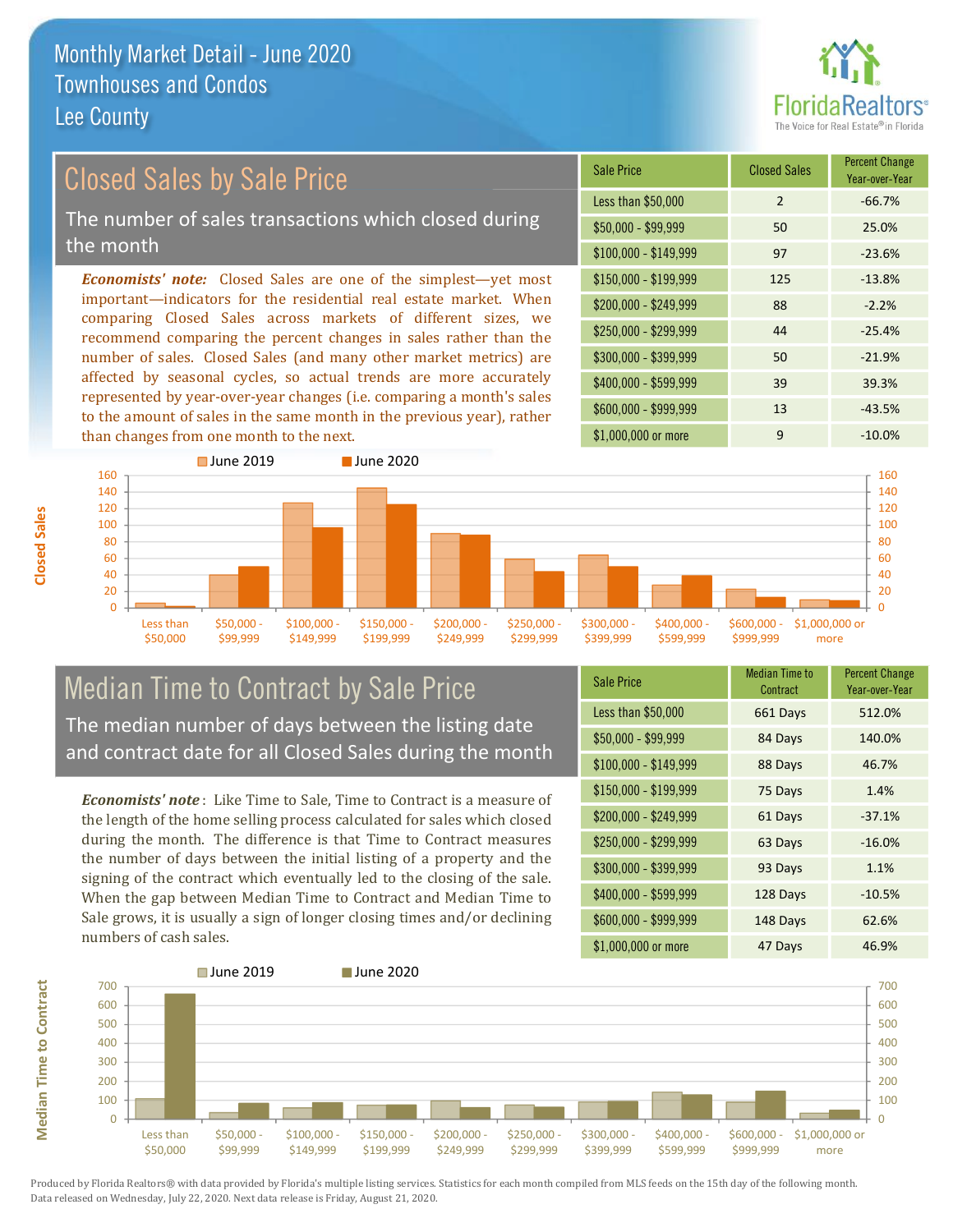

## New Listings by Initial Listing Price

The number of properties put onto the market during the month

Economists' note: New Listings tend to rise in delayed response to increasing prices, so they are often seen as a lagging indicator of market health. As prices rise, potential sellers raise their estimations of value—and in the most recent cycle, rising prices have freed up many potential sellers who were previously underwater on their mortgages. Note that in our calculations, we take care to not include properties that were recently taken off the market and quickly relisted, since these are not really new listings.





#### **Inventory by Current Listing Price** The number of property listings active at the end of the month

**Economists' note**: There are a number of ways to define and calculate Inventory. Our method is to simply count the number of active listings on the last day of the month, and hold this number to compare with the same month the following year. Inventory rises when New Listings are outpacing the number of listings that go off-market (regardless of whether they actually sell). Likewise, it falls when New Listings aren't keeping up with the rate at which homes are going off-market.

| <b>Current Listing Price</b> | Inventory | <b>FULLE UPPER</b><br>Year-over-Year |
|------------------------------|-----------|--------------------------------------|
| Less than \$50,000           | 21        | $-60.4%$                             |
| $$50,000 - $99,999$          | 114       | $-8.1%$                              |
| $$100,000 - $149,999$        | 374       | $-23.4%$                             |
| $$150,000 - $199,999$        | 465       | $-23.8%$                             |
| \$200,000 - \$249,999        | 427       | $-2.1%$                              |
| \$250,000 - \$299,999        | 316       | $-12.9%$                             |
| \$300,000 - \$399,999        | 344       | $-11.8%$                             |
| \$400,000 - \$599,999        | 317       | 2.9%                                 |
| \$600,000 - \$999,999        | 194       | $-20.5%$                             |
| \$1,000,000 or more          | 118       | $-18.1\%$                            |



Produced by Florida Realtors® with data provided by Florida's multiple listing services. Statistics for each month compiled from MLS feeds on the 15th day of the following month. Data released on Wednesday, July 22, 2020. Next data release is Friday, August 21, 2020.

nventory